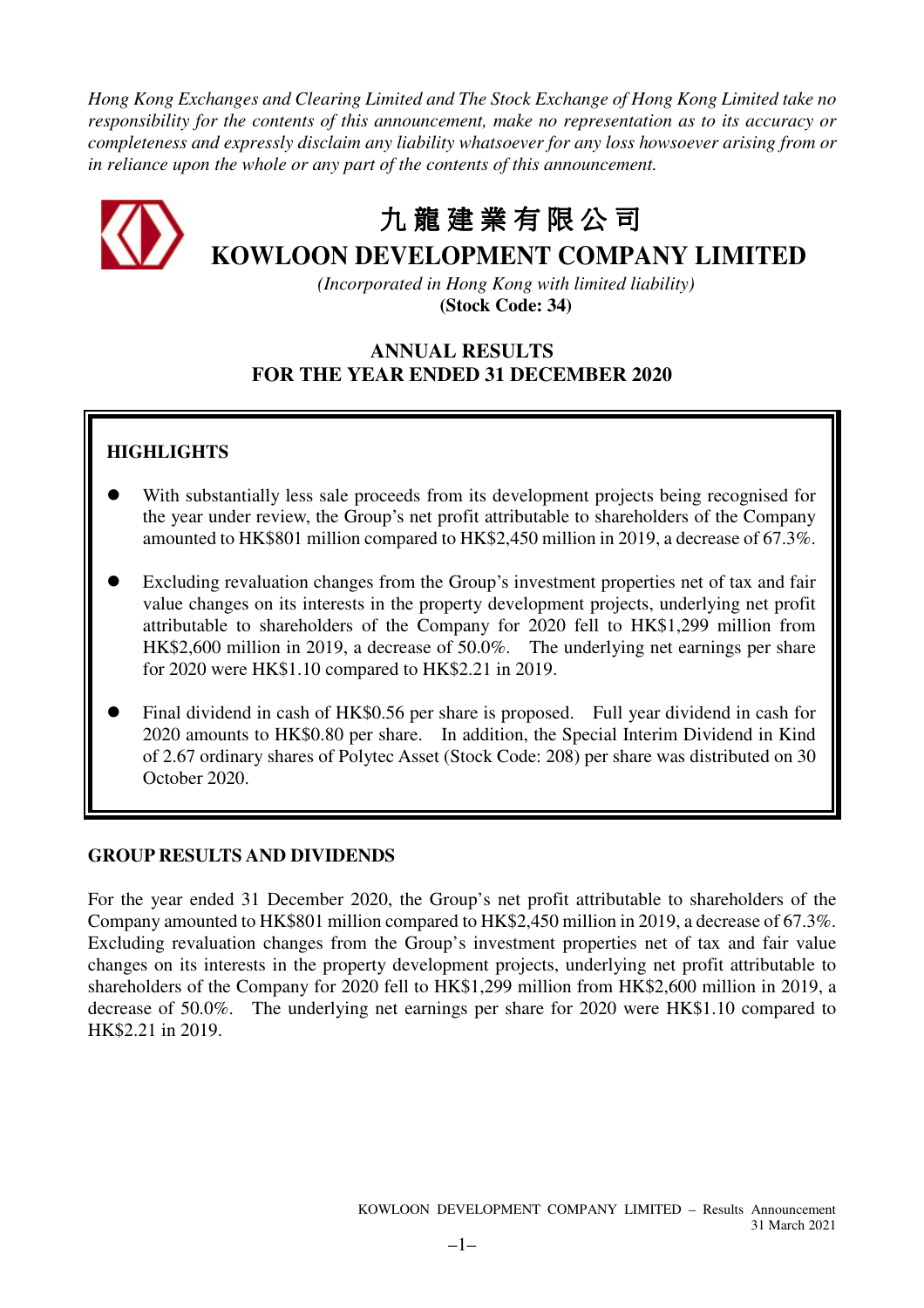The Board of Directors has recommended the payment of a final dividend in cash of HK\$0.56 (2019: HK\$0.54) per share for the year ended 31 December 2020. Together with the 2020 interim dividend in cash of HK\$0.24 (2019: HK\$0.24) per share and a special interim dividend by way of distribution in specie (the "Special Interim Dividend in Kind") distributed on the basis of 2.67 ordinary shares of Polytec Asset Holdings Limited ("Polytec Asset") (Stock Code: 208) for every 1 ordinary share of the Company held, the full year dividend in cash for 2020 amounts to HK\$0.80 (2019: HK\$0.78) per share plus the Special Interim Dividend in Kind (2019: Nil).

Note that the Special Interim Dividend in Kind would represent a total of HK\$4.00 per share in cash, based on the payment of the cancellation price of HK\$1.50 per share of Polytec Asset proposed by its controlling shareholder for privatising Polytec Asset, which was stated in the announcement of Polytec Asset dated 21 January 2021, subject to completion of the privatisation of Polytec Asset.

The final dividend will be payable on Friday, 25 June 2021 to shareholders whose names appear on the Register of Members of the Company on Thursday, 10 June 2021, subject to the approval of shareholders at the 2021 Annual General Meeting (the "2021 AGM").

### **MARKET OVERVIEW AND BUSINESS REVIEW**

The property markets in Hong Kong and Mainland China were adversely affected to varying degrees by the outbreak of the coronavirus in early 2020. The pandemic was largely contained in Mainland China in the middle of 2020 and the residential market regained strength in the second half of 2020, with transaction volume having rebounded substantially.

In Hong Kong, as the epidemic has not fully been contained so far, the social distancing, border control and associated quarantine measures are still in place and therefore there is still no sign of a meaningful economic recovery. However, due to the prevailing ultra-low borrowing costs, the overall property sales activity picked up considerably in the second half following a deep slump in the first half of 2020. Nevertheless, both the full-year overall transaction volume and the average transaction price in the residential property market remained stable in 2020.

### *Development Property Sales*

In Hong Kong, the Group's wholly-owned high-end residential development project, namely 63 Pokfulam, was completed in February 2020, with over 90% of the residential units being sold and total sale proceeds of approximately HK\$2.70 billion being recognised for the year ended 31 December 2020.

In Mainland China, there was only a small portion of sale proceeds from the remaining units of various development projects being recognised in 2020.

### *Property Development*

As announced on 23 October 2020, the Group entered into the cooperation agreement with Mr Or Pui Kwan, an Executive Director of the Company, pursuant to which the Group and Mr Or Pui Kwan will cooperate in connection with the redevelopment of 2B, 2C, 4, 4B, 6 and 6A High Street. Sai Ying Pun, Hong Kong which covers a total site area of approximately 508 sq m.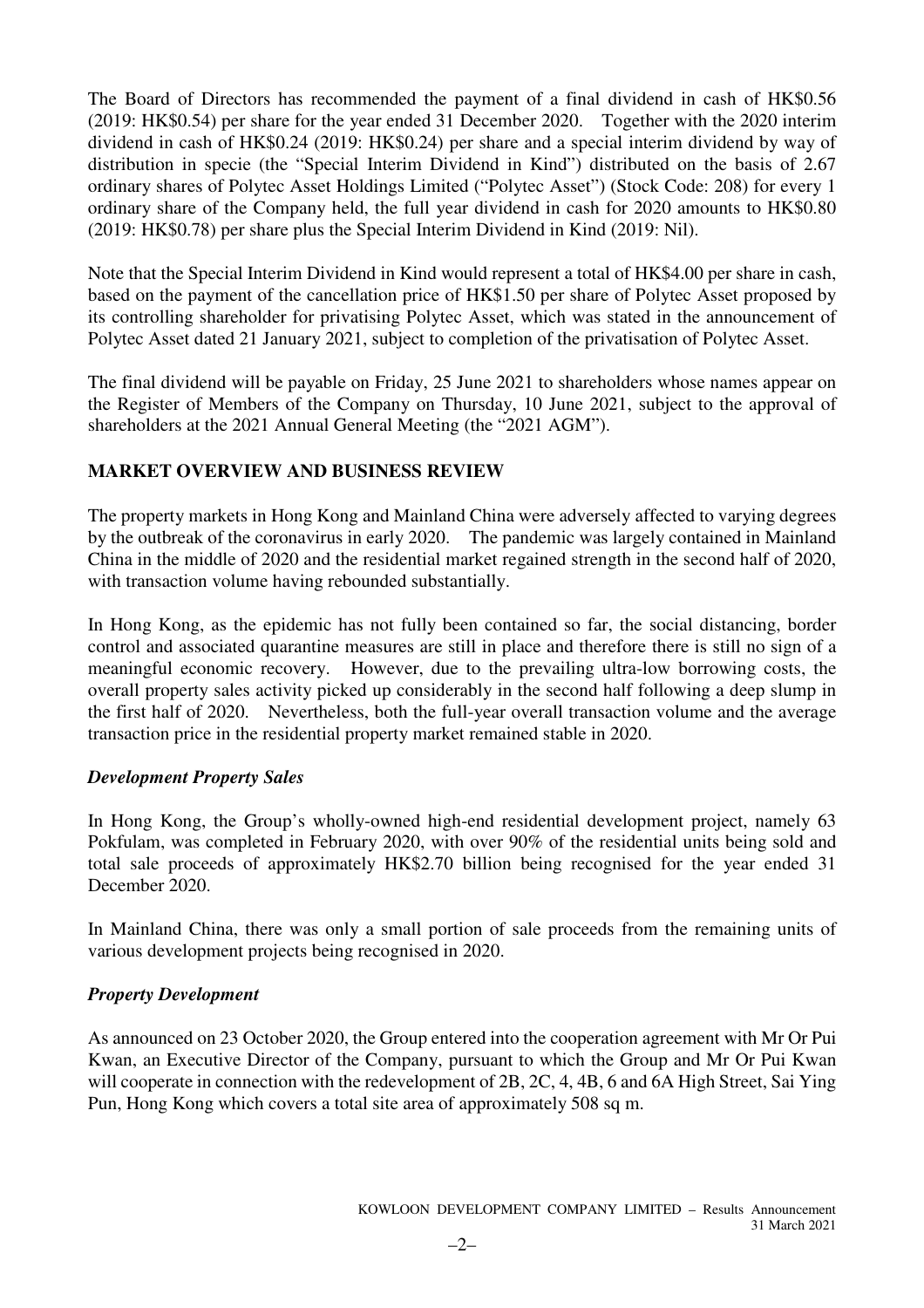In October 2020, the Group successfully acquired four parcels of land located in Jiexiu, Shanxi Province through public tender. The four parcels of land combined covers a total site area of approximately 181,013 sq m.

As at 31 December 2020, the Group's landbank for development amounted to approximately 3.7 million sq m of attributable gross floor area ("GFA"). The Group's major property projects under planning and development are set out as follows:

|  |  |  | Major Property Projects under Planning and Development |
|--|--|--|--------------------------------------------------------|
|  |  |  |                                                        |

| <b>Property</b><br>Project                        | District/City                               | <b>Usage</b>                | Approx.<br><b>Total</b><br><b>Site Area</b><br>$(sq \, \text{m})$ | Approx.<br><b>Total</b><br><b>GFA</b><br>$(sq \, m)$ | Approx.<br><b>Total</b><br><b>GFA</b><br>Booked*<br>$(sq \, \text{m})$ | Group's<br><b>Interest</b> | <b>Project Status</b>                                                                   | <b>Expected Date</b><br>of Completion   |
|---------------------------------------------------|---------------------------------------------|-----------------------------|-------------------------------------------------------------------|------------------------------------------------------|------------------------------------------------------------------------|----------------------------|-----------------------------------------------------------------------------------------|-----------------------------------------|
| <b>Hong Kong</b>                                  |                                             |                             |                                                                   |                                                      |                                                                        |                            |                                                                                         |                                         |
| <b>Tseung Kwan</b><br>$\mathbf{O}$                | <b>Tseung Kwan</b><br>O, New<br>Territories | Residential                 | 9,635                                                             | 48,200                                               |                                                                        | 100%                       | Superstructure works<br>in progress                                                     | End-2021/<br>Early-2022                 |
| High Street*                                      | Sai Ying Pun,<br>Hong Kong                  | Residential &<br>commercial | 508                                                               | 4,267                                                |                                                                        | 60%                        | Acquired over<br>90% units and<br>compulsory sale for<br>remaining units<br>in progress | To be<br>determined                     |
| Clear Water<br>Bay Road                           | Ngau Chi<br>Wan.<br>Kowloon                 | Residential &<br>commercial | 19,335                                                            | 196,400                                              |                                                                        | 100%                       | Land premium<br>negotiation<br>in progress                                              | To be<br>determined                     |
| <b>Mainland China</b>                             |                                             |                             |                                                                   |                                                      |                                                                        |                            |                                                                                         |                                         |
| Le Cove City<br>(Shenyang)<br>江灣城<br>(瀋陽)         | Hun Nan Xin<br>District,<br>Shenyang        | Residential &<br>commercial | 165,303                                                           | 712,000                                              | 368,554                                                                | 100%                       | Planning and design<br>works for Phase 5<br>in progress                                 | Phase 5<br>2023                         |
| The Gardenia<br>(Shenyang)<br>翠堤灣<br>(瀋陽)         | Shenhe<br>District,<br>Shenyang             | Residential &<br>commercial | 1,100,000                                                         | 2,000,000                                            | 603,827                                                                | 100%                       | Superstructure works<br>for Phase 3A<br>(South Block)<br>in progress                    | Phase 3A<br>(South Block)<br>2021/2022  |
| Le Cove<br>Garden<br>(Huizhou)<br>江灣南岸花園<br>(惠州)# | Huicheng<br>District,<br>Huizhou            | Residential &<br>commercial | 146,056                                                           | 519,900                                              | 245,800                                                                | 60%                        | Superstructure works<br>for Phase 2<br>in progress                                      | Phase 2<br>2021;<br>Phase 3<br>2023     |
| The Lake<br>(Foshan)<br>山語湖<br>(佛山)               | Nanhai<br>District,<br>Foshan               | Residential &<br>commercial | 4,020,743                                                         | 1,600,000                                            | 852,346                                                                | 50%                        | Superstructure works<br>for Phase 3<br>in progress                                      | Phase 3<br>2022                         |
| Le Cove City<br>(Wuxi)<br>江灣城<br>(無錫)             | Chong An<br>District,<br>Wuxi               | Residential &<br>commercial | 68,833                                                            | 365,000                                              | 110,510                                                                | 100%                       | Foundation works<br>for Phase 3 and<br>Phase 4 in progress                              | Phase 3 and<br>Phase 4<br>$2023 - 2025$ |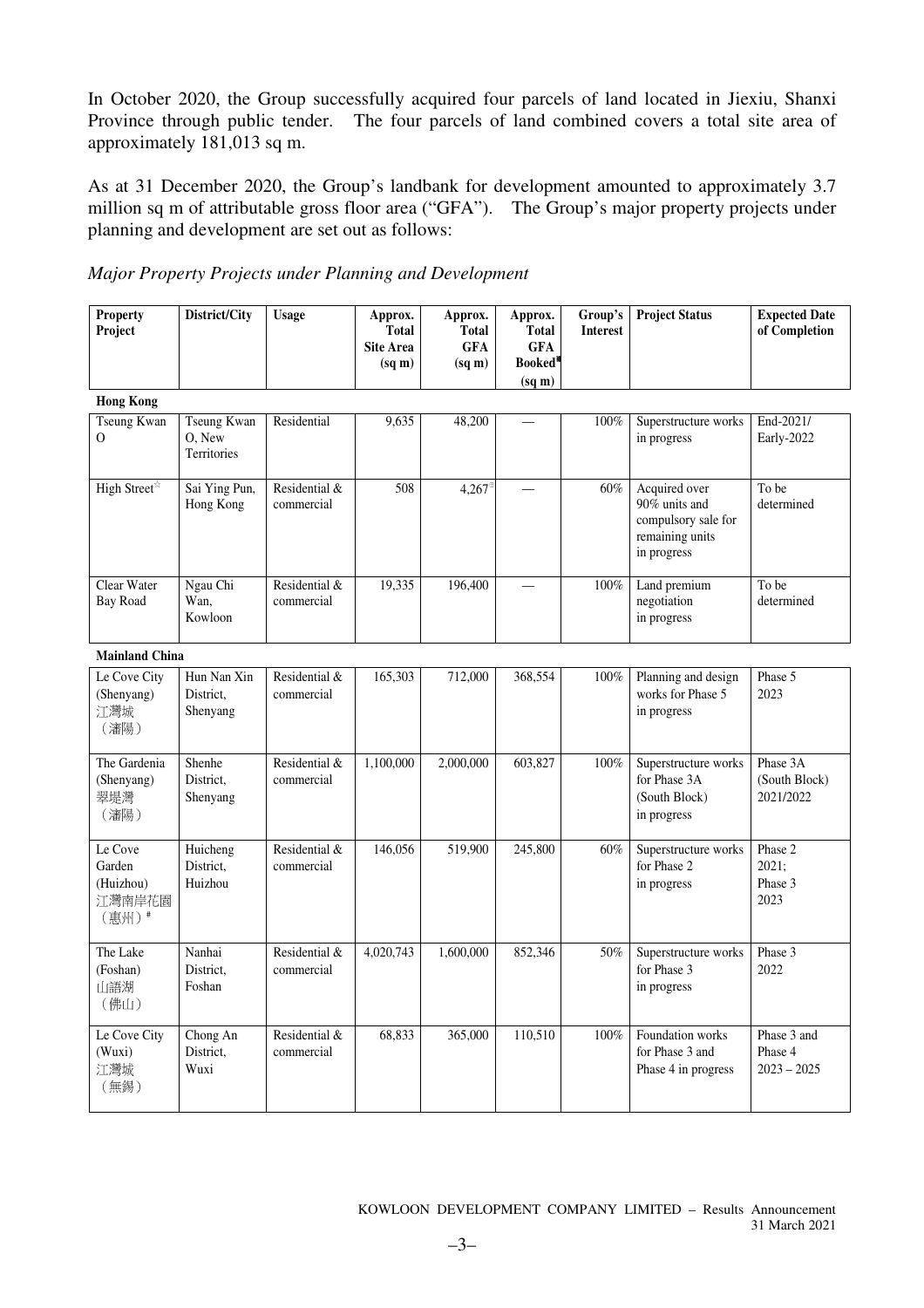### *Major Property Projects under Planning and Development (Continued)*

| <b>Property</b><br>Project | District/City | <b>Usage</b> | Approx.<br><b>Total</b><br><b>Site Area</b> | Approx.<br>Total<br>GFA | Approx.<br><b>Total</b><br>GFA | Interest | Group's   Project Status | <b>Expected Date</b><br>of Completion |
|----------------------------|---------------|--------------|---------------------------------------------|-------------------------|--------------------------------|----------|--------------------------|---------------------------------------|
|                            |               |              | $(sq \, m)$                                 | $(sq \, \text{m})$      | Booked <sup>®</sup>            |          |                          |                                       |
|                            |               |              |                                             |                         | $(sq \, \text{m})$             |          |                          |                                       |

#### **Mainland China** *(Continued)*

| City Plaza<br>(Tianjin)<br>城市廣場<br>(天津) | Hedong<br>District.<br>Tianjin  | Residential &<br>commercial | 135,540 | 850,000           | 243,476 | 49%     | Foundation works<br>for Phase 3B<br>in progress                   | Phase 3A<br>$2023$ ;<br>Phase 3B<br>2025 |
|-----------------------------------------|---------------------------------|-----------------------------|---------|-------------------|---------|---------|-------------------------------------------------------------------|------------------------------------------|
| Yangpu<br>(Shanghai)<br>楊浦<br>(上海)      | Yangpu<br>District.<br>Shanghai | Residential &<br>commercial | 21,427  | $113,600^{\circ}$ |         | $100\%$ | Master planning<br>in progress                                    | 2023/2024                                |
| Jiexiu<br>(Shanxi)<br>介休<br>(山西)        | Jiexiu                          | Residential &<br>commercial | 181,013 | 463,100           |         | $100\%$ | Development in<br>multi-phase;<br>foundation works<br>in progress | $2023 - 2026$                            |

※ Approx. total GFA booked and recognised in the financial statements.

☆ The redevelopment of this project is under the cooperation agreement with Mr Or Pui Kwan.

⊕ Calculation based on the plot ratio of 8.4.

# The development of this project is under the co-investment agreement with Polytec Holdings International Limited.

 $\triangle$  Including underground GFA of approximately 39,035 sq m.

Note: Following the distribution of the Special Interim Dividend in Kind on 30 October 2020, the Group no longer has any interest in Zhongshan project located in South District, Zhongshan.

### *Property Investment in Hong Kong*

Due to the outbreak of the coronavirus, total retail sales in Hong Kong plummeted by a record 24.3% in value for 2020. The impacts of the pandemic on the economy were broad-based. In particular, the retail sector was severely hit, with a record-low tourist arrivals and social distancing and related measures significantly dampening consumer sentiment. The Group's income from its investment property portfolio was adversely affected for the year under review.

Gross rental income generated from the Group's investment property portfolio in Hong Kong for 2020 fell to HK\$293 million from HK\$357 million in 2019, a decrease of 17.9%, with a decline in the overall occupancy rate. The decrease in rental income was partly due to the rent concessions granted to tenants during this difficult time over the past year.

### *Financial Investments*

Total net income generated from the Group's financial investment activities amounted to HK\$74 million for the year ended 31 December 2020, including net income of HK\$43 million generated by Polytec Asset, which has ceased to be a subsidiary of the Company since 30 October 2020.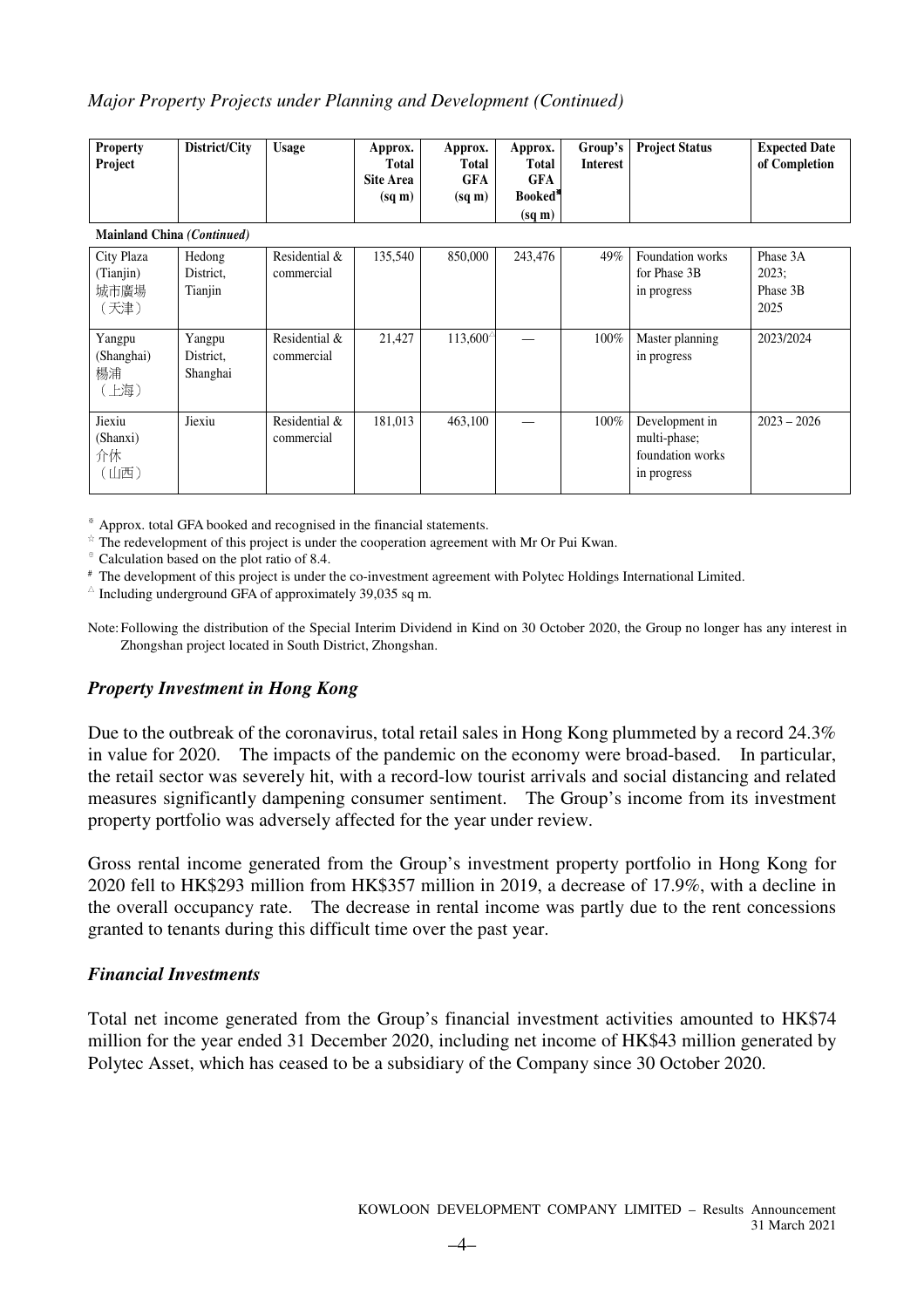### **DISCONTINUED BUSINESS OPERATIONS – POLYTEC ASSET**

Following the distribution of the Special Interim Dividend in Kind on 30 October 2020, the Group no longer has any interest in Polytec Asset, the then 70.79%-owned listed subsidiary of the Company, and the underlying net profit attributable to the Group from Polytec Asset amounted to approximately HK\$193 million for the period up to the distribution in 2020.

### **PROSPECTS**

It appears that the outbreak of the coronavirus started in early 2020 has not been effectively contained so far in most parts of the world and the outlook for the global economy remains uncertain. It remains to be seen if major economies are able to gradually recover in the rest of this year, which would mainly depend on the effectiveness of the vaccines and their vaccination rates.

In Hong Kong, the superstructure works for the Group's wholly-owned residential development project in Tseung Kwan O are well underway and the Group intends to launch the presale in the fourth quarter of 2021.

In Mainland China, the overall property market regained strength in the third quarter following a considerable decline in the transaction volume in the first half of 2020 due to the pandemic. With favourable market sentiment, the presale of the Phase 2 residential development of Le Cove Garden in Huizhou and the Phase 3A (South Block) residential development of The Gardenia in Shenyang have been launched respectively and they were well received by the market. The construction works for the Phase 4 development of Le Cove City in Wuxi are in progress and the presale of a portion of residential units is expected to be launched in the second half of 2021. The overall planning for the Group's redevelopment project in Shanghai is in progress, with the relocation works and demolition works having been completed.

For the year under review, the Group acquired two development projects in Hong Kong and Mainland China respectively. In Hong Kong, the Group acquired 60% interests in a residential and commercial redevelopment project on High Street in Sai Ying Pun, covering a total site area of approximately 508 sq m which is intended to be developed into a high-end residential tower with a few retail shops.

In Mainland China, the Group acquired four parcels of land for residential and commercial uses in Jiexiu, Shanxi Province through a public tender, with a total site area of approximately 181,013 sq m. The combined site is intended to be developed into a landmark residential and commercial complex or community in the area of Jiexiu, covering a total GFA exceeding 400,000 sq m. The presale of the first phase of development is expected to be launched in the middle of 2021.

Following the distribution of the Special Interim Dividend in Kind on 30 October 2020, the Group no longer has any interests in the assets and businesses operated by Polytec Asset. The Group will continue to focus on its core property and property-related businesses in Hong Kong and Mainland China, aiming to replenish its quality landbank in the coming year.

On behalf of the Board, I would like to express my sincere gratitude to all of our staff for the dedication and contributions.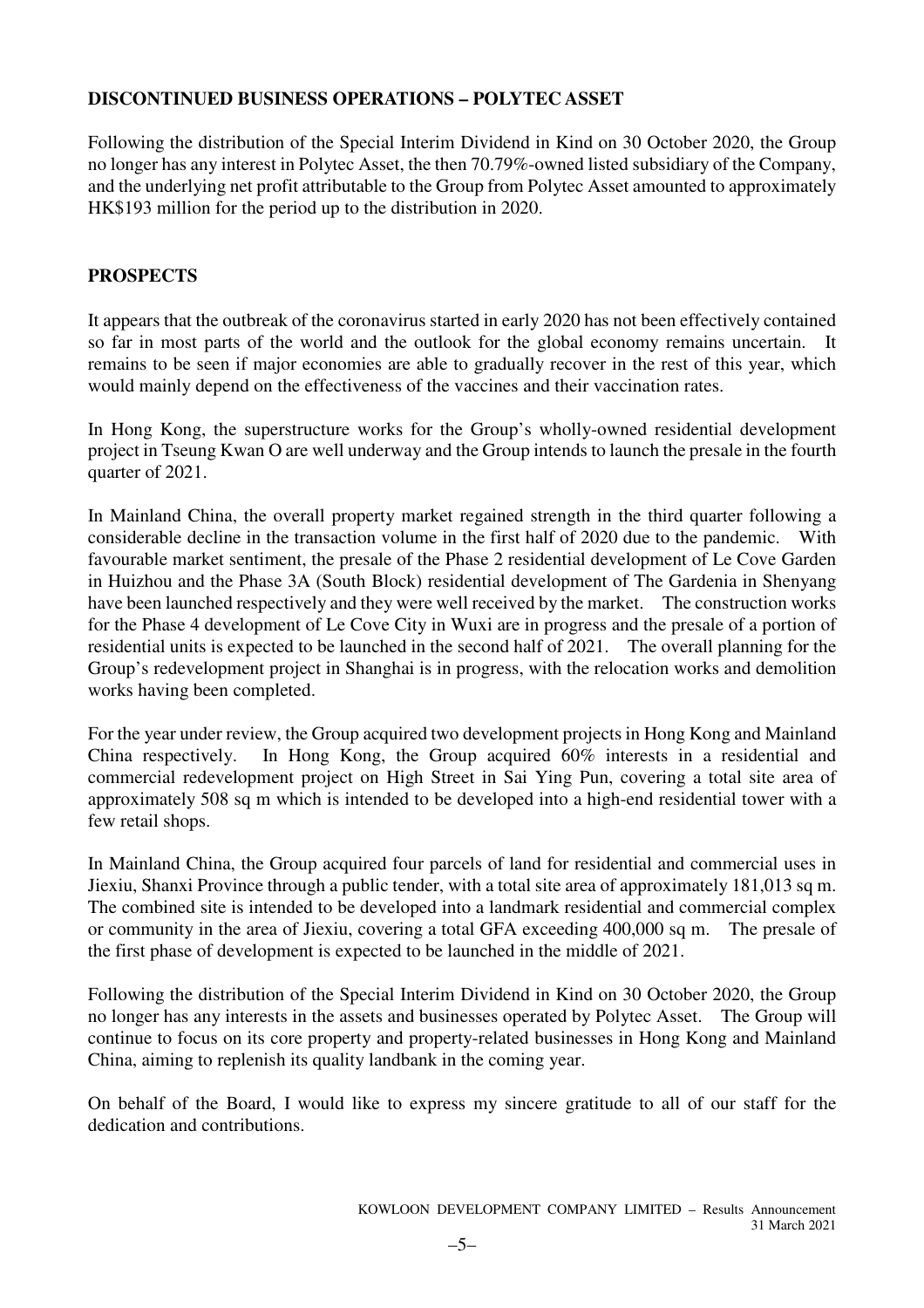### **CONSOLIDATED RESULTS**

The consolidated results of the Group for the year ended 31 December 2020 together with the comparative figures of 2019 are as follows:

### **Consolidated Income Statement**

*for the year ended 31 December 2020*

|                                                         |                | 2020            | 2019        |
|---------------------------------------------------------|----------------|-----------------|-------------|
|                                                         |                |                 | (restated)  |
|                                                         | <b>Note</b>    | <b>HK\$'000</b> | HK\$'000    |
| <b>Continuing operations</b>                            |                |                 |             |
| <b>Revenue</b>                                          | $\mathfrak{Z}$ | 4,706,037       | 10,837,484  |
| Cost of sales                                           |                | (2, 184, 685)   | (6,533,907) |
| Other revenue                                           |                | 92,913          | 41,722      |
| Other net expenses                                      | 4(a)           | (33,270)        | (348, 896)  |
| Depreciation and amortisation                           |                | (30, 862)       | (25,736)    |
| Staff costs                                             |                | (612, 472)      | (343,087)   |
| Selling, marketing and distribution expenses            |                | (294, 470)      | (511, 337)  |
| Other operating expenses                                |                | (169, 697)      | (74, 720)   |
| Fair value changes on investment properties             |                | (562, 037)      | (299, 047)  |
| Fair value changes on interests in property development |                | 31,741          | (36,736)    |
| <b>Profit from operations</b>                           |                | 943,198         | 2,705,740   |
| Finance costs                                           | 4(b)           | (135, 483)      | (290, 496)  |
| Share of profits of associated companies                |                | 8,263           | 10,203      |
| Share of profits of joint ventures                      |                | 19,619          | 23,434      |
| <b>Profit before taxation</b>                           | $\overline{4}$ | 835,597         | 2,448,881   |
| Income tax                                              | 5              | (233, 435)      | (481, 389)  |
| Profit for the year from continuing operations          |                | 602,162         | 1,967,492   |
| <b>Discontinued operations</b>                          |                |                 |             |
| Profit for the year from discontinued operations        | 6              | 295,714         | 694,484     |
| <b>Profit for the year</b>                              |                | 897,876         | 2,661,976   |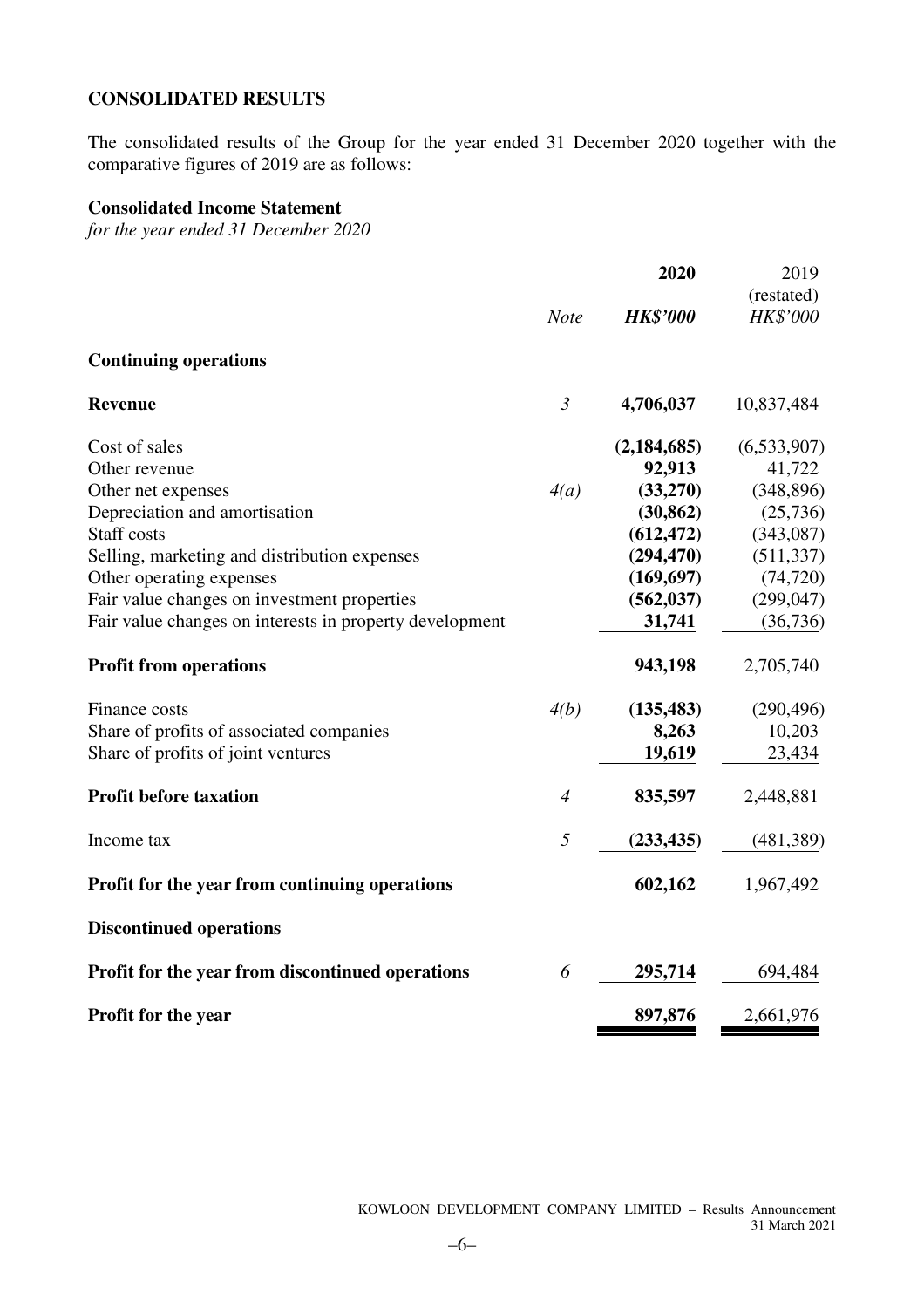# **Consolidated Income Statement** *(continued)*

*for the year ended 31 December 2020*

|                                                                   | 2020            | 2019       |
|-------------------------------------------------------------------|-----------------|------------|
|                                                                   |                 | (restated) |
| <b>Note</b>                                                       | <b>HK\$'000</b> | HK\$'000   |
| <b>Attributable to:</b>                                           |                 |            |
| Shareholders of the Company                                       | 800,868         | 2,449,733  |
| Non-controlling interests                                         | 97,008          | 212,243    |
| Profit for the year                                               | 897,876         | 2,661,976  |
| <b>Attributable to shareholders of the Company</b>                |                 |            |
| arising from:                                                     |                 |            |
| Continuing operations                                             | 591,532         | 1,958,108  |
| Discontinued operations                                           | 209,336         | 491,625    |
|                                                                   | 800,868         | 2,449,733  |
| <b>Attributable to non-controlling interests</b><br>arising from: |                 |            |
| Continuing operations                                             | 10,630          | 9,384      |
| Discontinued operations                                           | 86,378          | 202,859    |
|                                                                   | 97,008          | 212,243    |
| $\overline{7}$<br>Earnings per share – Basic and diluted          |                 |            |
| Continuing operations                                             | <b>HK\$0.50</b> | HK\$1.66   |
| Discontinued operations                                           | <b>HK\$0.18</b> | HK\$0.42   |
|                                                                   |                 |            |
|                                                                   | <b>HK\$0.68</b> | HK\$2.08   |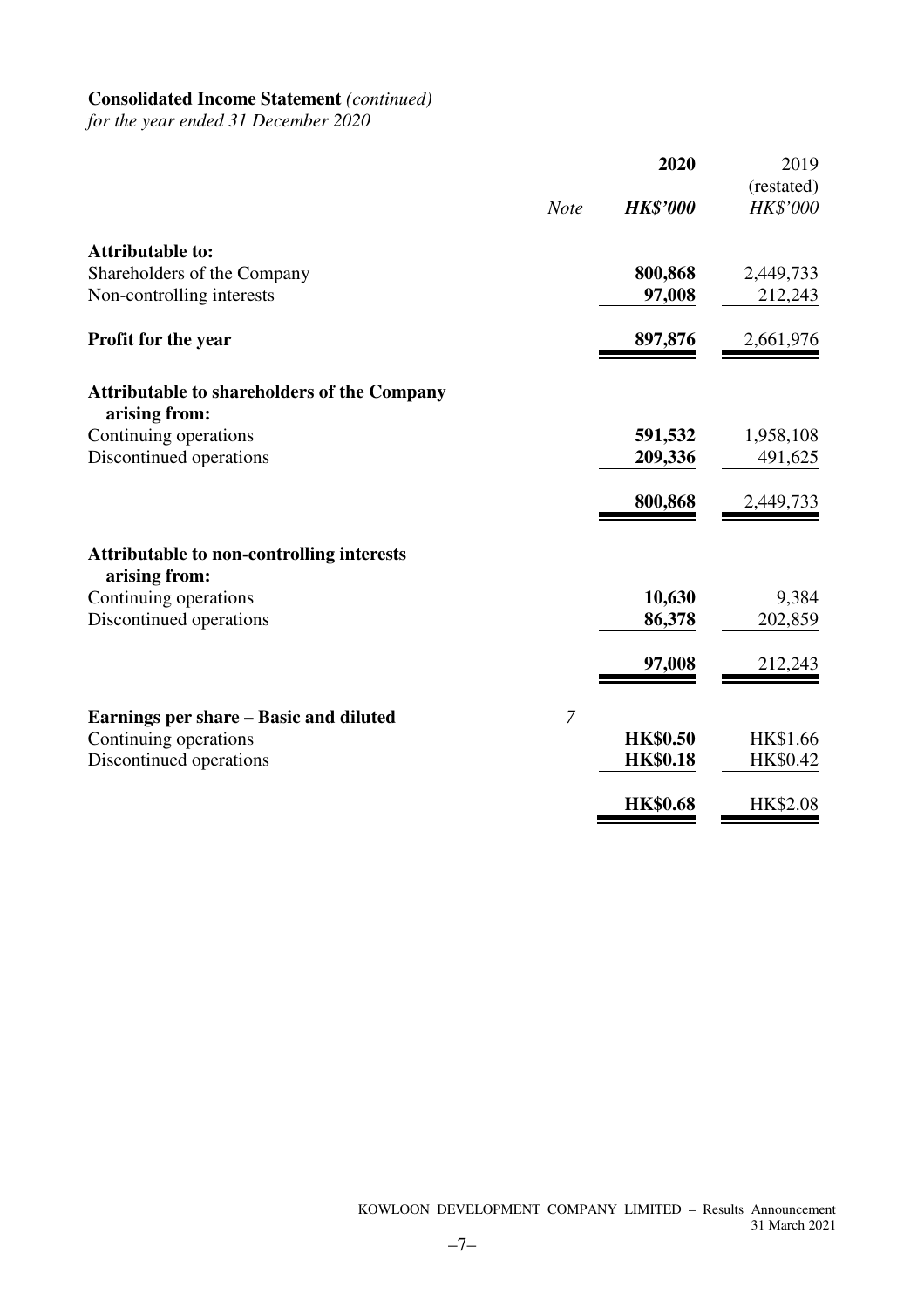# **Consolidated Statement of Comprehensive Income**

*for the year ended 31 December 2020*

|                                                                                                      | 2020                 | 2019                   |
|------------------------------------------------------------------------------------------------------|----------------------|------------------------|
|                                                                                                      | <b>HK\$'000</b>      | (restated)<br>HK\$'000 |
| Profit for the year                                                                                  | 897,876              | 2,661,976              |
| Other comprehensive income for the year                                                              |                      |                        |
| Items that may be reclassified subsequently to profit or loss:                                       |                      |                        |
| Exchange differences on translation of financial statements of<br>subsidiaries outside Hong Kong     | 261,416              | (93, 274)              |
| Share of other comprehensive income of joint ventures and<br>associated companies                    | 248,695              | (103, 546)             |
|                                                                                                      | 510,111              | (196, 820)             |
| Total comprehensive income for the year                                                              | 1,407,987            | 2,465,156              |
| <b>Attributable to:</b>                                                                              |                      |                        |
| Shareholders of the Company<br>Non-controlling interests                                             | 1,296,884<br>111,103 | 2,262,724<br>202,432   |
| Total comprehensive income for the year                                                              | 1,407,987            | 2,465,156              |
| Total comprehensive income for the year attributable to<br>shareholders of the Company arising from: |                      |                        |
| Continuing operations<br>Discontinued operations                                                     | 1,087,548<br>209,336 | 1,771,099<br>491,625   |
|                                                                                                      | <u>1,296,884</u>     | 2,262,724              |
| Total comprehensive income for the year attributable to non-<br>controlling interests arising from:  |                      |                        |
| Continuing operations<br>Discontinued operations                                                     | 24,725<br>86,378     | (427)<br>202,859       |
|                                                                                                      | 111,103              | 202,432                |
|                                                                                                      |                      |                        |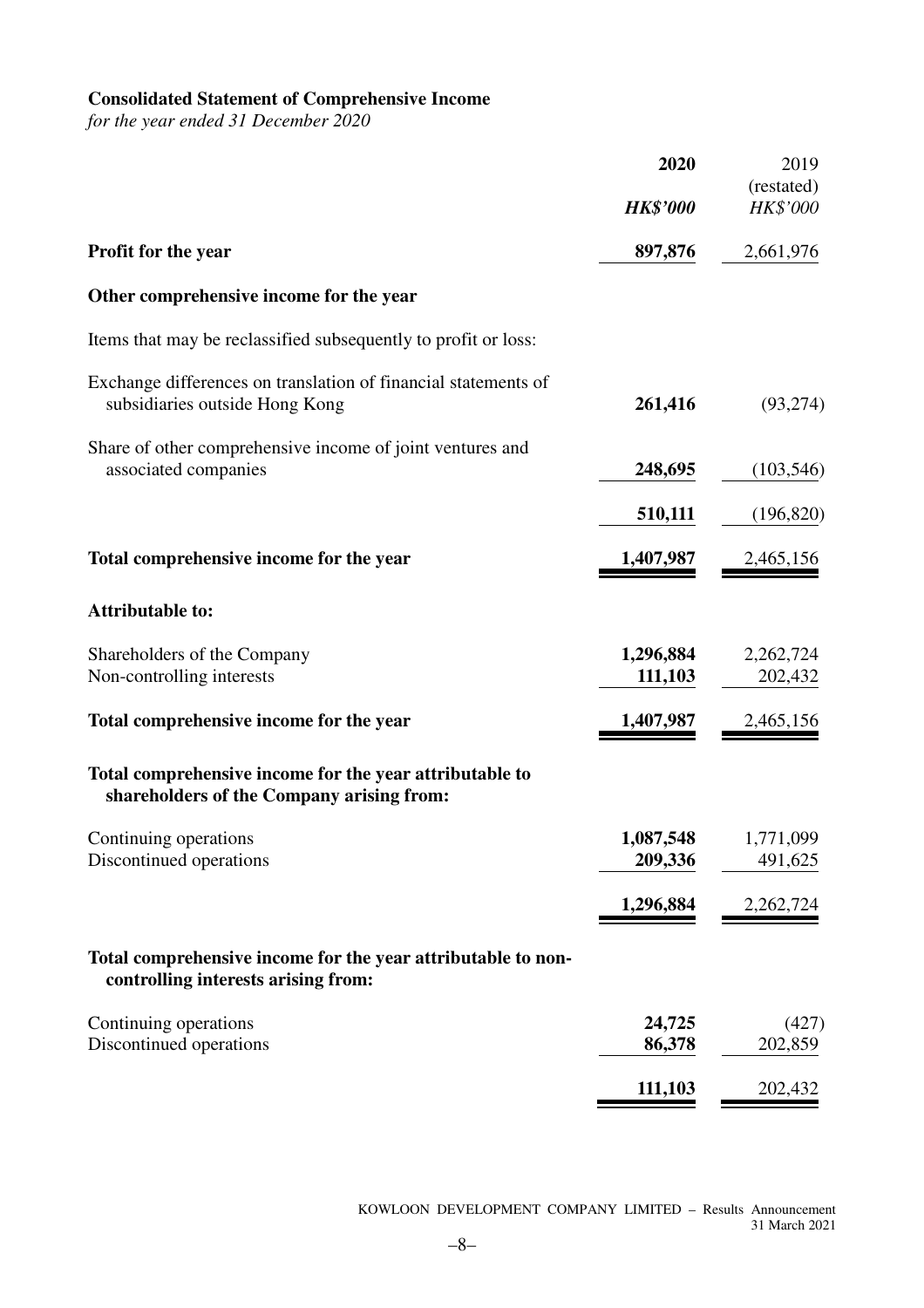## **Consolidated Statement of Financial Position**

*At 31 December 2020*

|                                   |      | 2020            |                 | 2019       |            |
|-----------------------------------|------|-----------------|-----------------|------------|------------|
|                                   | Note | <b>HK\$'000</b> | <b>HK\$'000</b> | HK\$'000   | HK\$'000   |
| <b>Non-current assets</b>         |      |                 |                 |            |            |
| Investment properties             |      |                 | 9,859,630       |            | 10,424,950 |
| Property, plant and equipment     |      |                 | 291,529         |            | 564,528    |
| Oil exploitation assets           |      |                 |                 |            | 6,001      |
| Interests in property development | 9    |                 | 1,811,771       |            | 12,606,030 |
| Interest in joint ventures        |      |                 | 2,067,652       |            | 4,621,186  |
| Interest in associated companies  |      |                 | 1,527,988       |            | 1,506,604  |
| Other financial assets            |      |                 | 916,503         |            | 161,050    |
| Trade and other receivables       | 10   |                 | 87,340          |            | 98,280     |
| Loans and advances                | 10   |                 | 514,304         |            | 484,891    |
| Deferred tax assets               |      |                 | 37,409          |            | 53,523     |
|                                   |      |                 | 17,114,126      |            | 30,527,043 |
| <b>Current assets</b>             |      |                 |                 |            |            |
| Inventories                       |      | 15,040,616      |                 | 14,757,745 |            |
| Interests in property development | 9    |                 |                 | 1,447,493  |            |
| Trade and other receivables       | 10   | 565,339         |                 | 1,277,302  |            |
| Loans and advances                | 10   | 18,309          |                 | 16,220     |            |
| Other financial assets            |      | 105,671         |                 | 15,418     |            |
| Amount due from a related company |      |                 |                 | 500,000    |            |
| Amounts due from joint ventures   |      | 112,883         |                 | 316,005    |            |
| Pledged deposits                  |      | 13,692          |                 | 15,000     |            |
| Cash and bank balances            |      | 1,133,841       |                 | 3,259,366  |            |
|                                   |      | 16,990,351      |                 | 21,604,549 |            |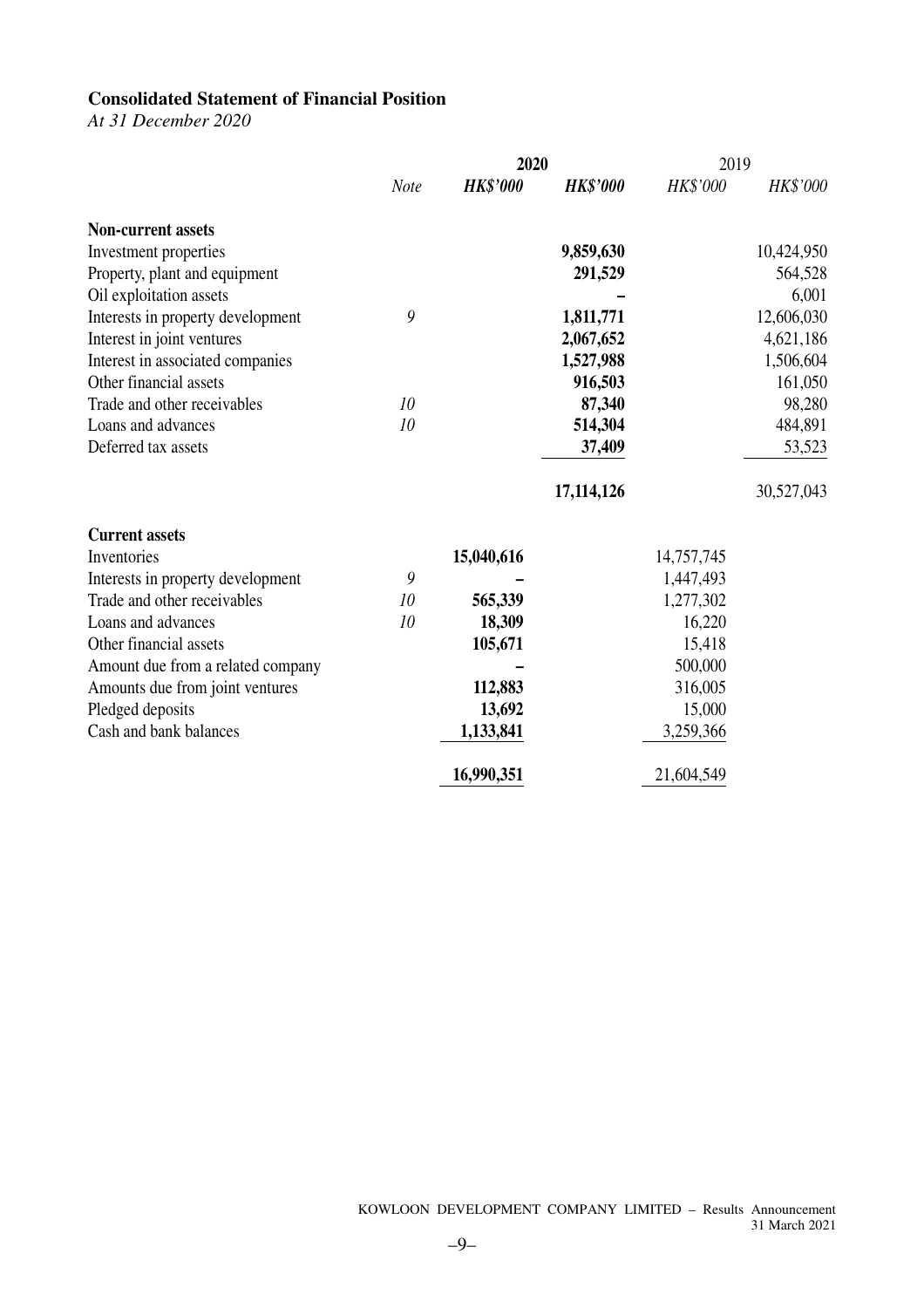# **Consolidated Statement of Financial Position** *(continued)*

*At 31 December 2020*

|                                                                 |      | 2020            |                 | 2019      |              |  |
|-----------------------------------------------------------------|------|-----------------|-----------------|-----------|--------------|--|
|                                                                 | Note | <b>HK\$'000</b> | <b>HK\$'000</b> | HK\$'000  | HK\$'000     |  |
| <b>Current liabilities</b>                                      |      |                 |                 |           |              |  |
| Trade and other payables                                        | 11   | 2,403,642       |                 | 4,059,060 |              |  |
| Amount due to a joint venture                                   |      | 477,046         |                 | 470,542   |              |  |
| Loan from an associated company                                 |      | 47,075          |                 | 44,229    |              |  |
| <b>Bank</b> loans                                               |      | 5,747,849       |                 | 1,526,686 |              |  |
| Current taxation                                                |      | 488,433         |                 | 683,910   |              |  |
|                                                                 |      | 9,164,045       |                 | 6,784,427 |              |  |
| Net current assets                                              |      |                 | 7,826,306       |           | 14,820,122   |  |
| <b>Total assets less current liabilities</b>                    |      |                 | 24,940,432      |           | 45, 347, 165 |  |
| <b>Non-current liabilities</b>                                  |      |                 |                 |           |              |  |
| Loan from a related company                                     |      | 695,335         |                 | 3,972,379 |              |  |
| <b>Bank</b> loans                                               |      | 6,127,401       |                 | 9,433,422 |              |  |
| Other payables                                                  |      |                 |                 | 17,688    |              |  |
| Deferred tax liabilities                                        |      | 529,503         |                 | 602,328   |              |  |
|                                                                 |      |                 | 7,352,239       |           | 14,025,817   |  |
| <b>NET ASSETS</b>                                               |      |                 | 17,588,193      |           | 31, 321, 348 |  |
| <b>Capital and reserves</b>                                     |      |                 |                 |           |              |  |
| Share capital                                                   |      |                 | 8,636,490       |           | 8,636,490    |  |
| Reserves                                                        |      |                 | 8,833,237       |           | 18,431,717   |  |
| Total equity attributable to the<br>shareholders of the Company |      |                 | 17,469,727      |           | 27,068,207   |  |
|                                                                 |      |                 |                 |           |              |  |
| <b>Non-controlling interests</b>                                |      |                 | 118,466         |           | 4,253,141    |  |
| <b>TOTAL EQUITY</b>                                             |      |                 | 17,588,193      |           | 31, 321, 348 |  |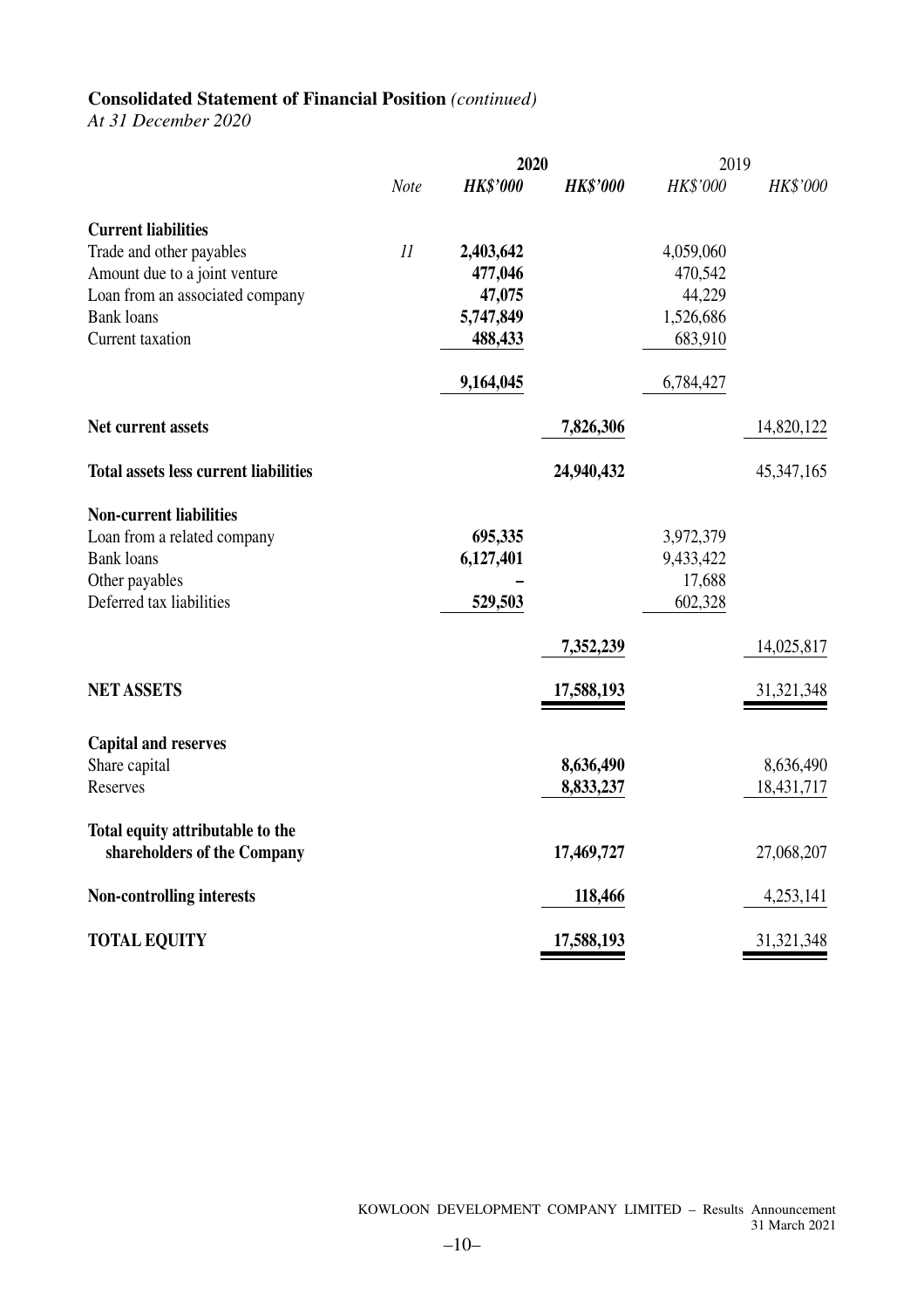*Notes* 

#### **1 Basis of preparation**

The financial statements have been prepared in accordance with all applicable Hong Kong Financial Reporting Standards ("HKFRSs"), which collective term includes all applicable individual Hong Kong Financial Reporting Standards, Hong Kong Accounting Standards and Interpretations issued by the Hong Kong Institute of Certified Public Accountants ("HKICPA"), accounting principles generally accepted in Hong Kong and the requirements of the Hong Kong Companies Ordinance. The financial statements also comply with the applicable disclosure provisions of the Rules Governing the Listing of Securities on The Stock Exchange of Hong Kong Limited (the "Listing Rules").

The financial information relating to the financial years ended 31 December 2020 and 2019 included in this announcement of annual results does not constitute the Company's statutory annual consolidated financial statements for those financial years but is derived from those financial statements. Further information relating to these statutory financial statements disclosed in accordance with section 436 of the Hong Kong Companies Ordinance (Cap. 622) is as follows:

The Company has delivered the financial statements for the year ended 31 December 2019 to the Registrar of Companies in accordance with section 662(3) of, and Part 3 of Schedule 6 to, the Hong Kong Companies Ordinance and will deliver the financial statements for the year ended 31 December 2020 in due course. The auditor has reported on those financial statements for both years. The reports were unqualified; did not include a reference to any matters to which the auditor drew attention by way of emphasis without qualifying its reports; and did not contain a statement under sections 406(2), 407(2) or (3) of the Hong Kong Companies Ordinance.

The HKICPA has issued certain new and revised HKFRSs that are first effective or available for early adoption for the current accounting period of the Group. Note 2 provides information on any changes in accounting policies resulting from initial application of these developments to the extent that they are relevant to the Group for the current and prior accounting periods reflected in the financial statements.

#### **2 Changes in accounting policies**

The HKICPA has issued certain amendments to HKFRSs that are first effective or available for early adoption for the current accounting period of the Group. None of the development has had a material effect on how the Group's results and financial position for the current or prior periods have been prepared or presented.

The Group has not applied any new standard or interpretation that is not yet effective for the current accounting period.

#### **3 Segment reporting**

The Group manages its business by a mixture of both business lines and geography. In a manner consistent with the way in which information is reported internally to the Group's top management for the purposes of assessing segment performance and allocating resources between segments, the Group has identified the following six reportable segments.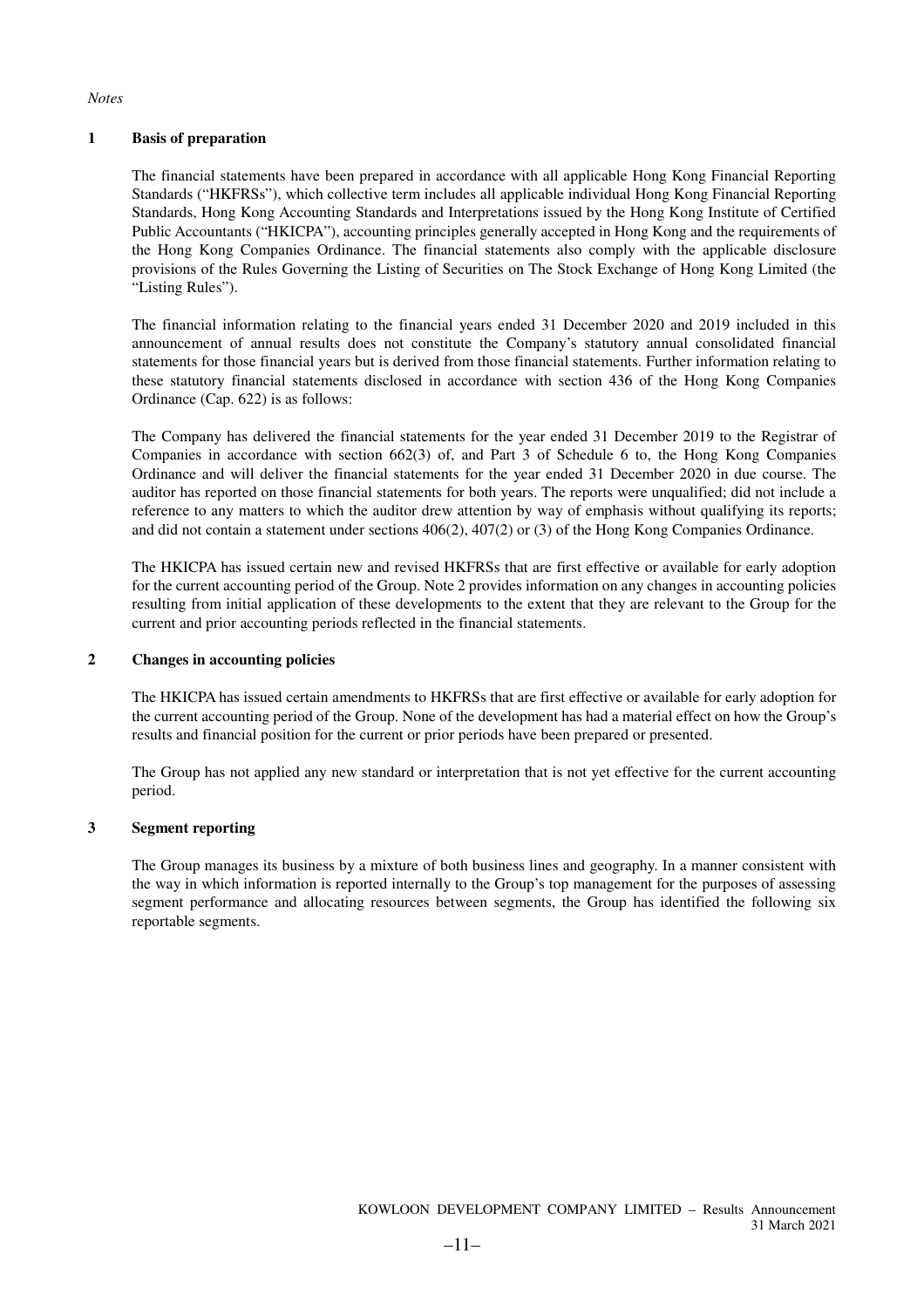#### **Continuing operations:**

- Property development segment (Hong Kong/Mainland China): the development and sale of properties and interests in property development. Given the importance of the property development division to the Group, the Group's property development business is segregated further into two reportable segments on a geographical basis.
- Property investment segment: the leasing of properties to generate rental income and to gain from the appreciation in the properties' values in the long term.
- Other businesses segment: mainly includes the financial investments, the provision of finance services, the provision of property management services and treasury operations.

#### **Discontinued operations:**

- Property development segment (Macau): the development and sale of properties and interests in property development.
- Oil segment: oil exploration and production.

The property development in Macau and oil operation have been disposed of and classified as discontinued operations, and the related information has been set out in note 6.

Revenue comprises mainly rental income from properties, gross proceeds from sale of properties and crude oil, income from interests in property development, property management service income and interest income.

Reporting segment profit represents profit before taxation by excluding fair value changes on interests in property development and investment properties, finance costs, exceptional items and head office and corporate income/expenses.

Segment assets include all tangible, intangible assets and current assets with the exception of deferred tax assets and other corporate assets.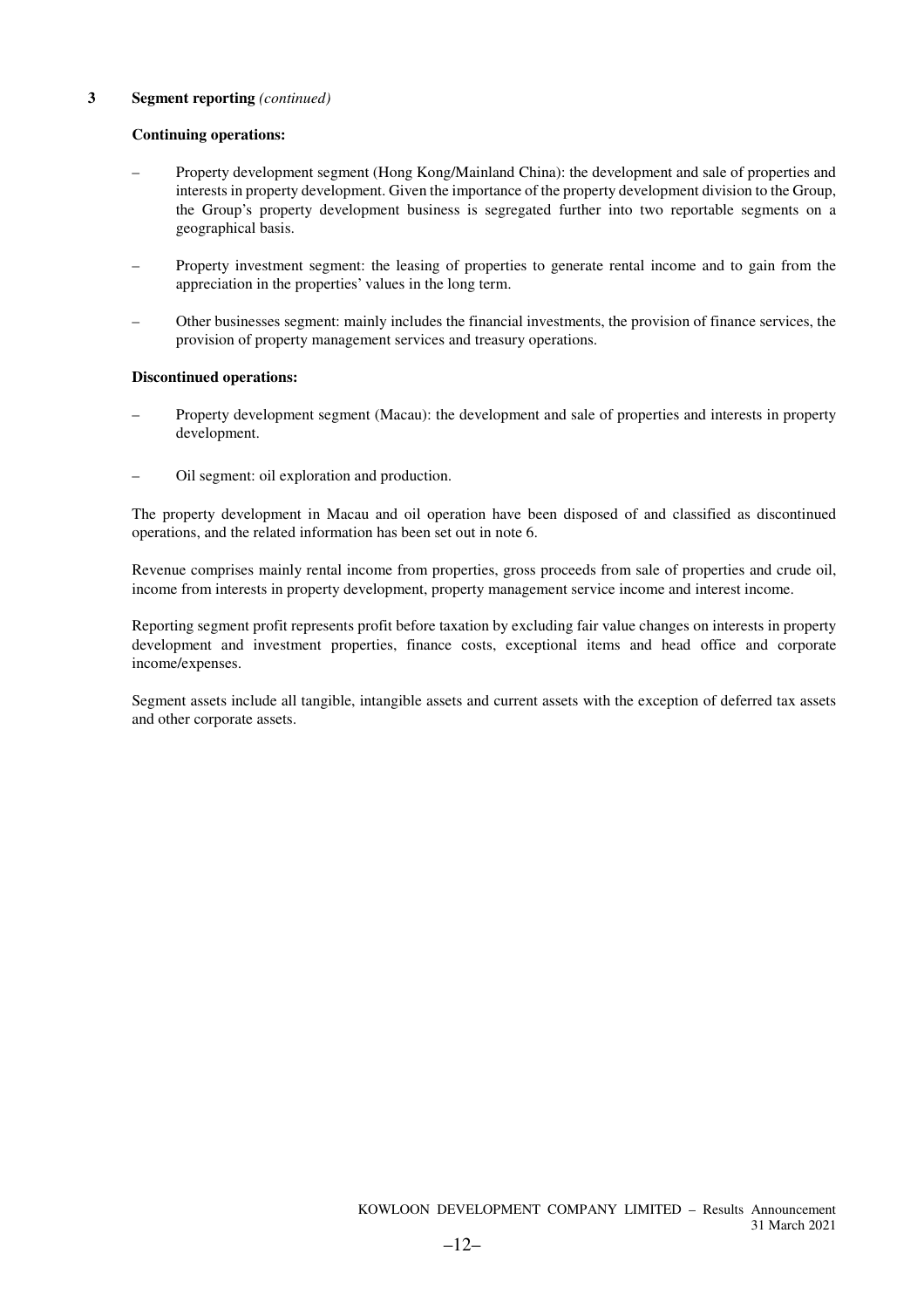#### **(a) Segment results and assets**

Information regarding the Group's reportable segments as provided to the Group's top management for the purposes of resource allocation and assessment of segment performance for the year is set out below.

|                                                                                 |                          |                              |                                     |                                      | 2020                                             |                                  |                              |                          |                        |  |
|---------------------------------------------------------------------------------|--------------------------|------------------------------|-------------------------------------|--------------------------------------|--------------------------------------------------|----------------------------------|------------------------------|--------------------------|------------------------|--|
|                                                                                 |                          |                              |                                     | <b>Continuing operations</b>         |                                                  |                                  | Discontinued operations      |                          |                        |  |
|                                                                                 |                          |                              | Property development                |                                      |                                                  |                                  |                              | Property<br>development  |                        |  |
|                                                                                 | Total<br><b>HK\$'000</b> | Sub-total<br><b>HK\$'000</b> | <b>Hong Kong</b><br><b>HK\$'000</b> | Mainland<br>China<br><b>HK\$'000</b> | <b>Property</b><br>investment<br><b>HK\$'000</b> | <b>Others</b><br><b>HK\$'000</b> | Sub-total<br><b>HK\$'000</b> | Macau<br><b>HK\$'000</b> | 0il<br><b>HK\$'000</b> |  |
| Revenue                                                                         | 5,011,768                | 4,706,037                    | 3,131,912                           | 504,470                              | 293,099                                          | 776,556                          | 305,731                      | 280,280                  | 25,451                 |  |
| Reportable segment profit<br>Other net expenses<br>Fair value changes on        | 1,899,060<br>(33,270)    | 1,685,670<br>(33,270)        | 1,201,157                           | (29, 521)                            | 307,367<br>747                                   | 206,667<br>(34, 017)             | 213,390                      | 286,330                  | (72,940)               |  |
| investment properties<br>Fair value changes on interests in                     | (562, 037)               | (562, 037)                   |                                     |                                      | (562, 037)                                       |                                  |                              |                          |                        |  |
| property development<br>Share of fair value changes<br>on investment properties | 118,394                  | 31,741                       |                                     | 31,741                               |                                                  |                                  | 86,653                       | 86,653                   |                        |  |
| of a joint venture<br>Head office and corporate                                 | (40,979)                 | (40,979)                     |                                     |                                      | (40, 979)                                        |                                  |                              |                          |                        |  |
| expenses                                                                        | (110, 045)               | (110, 045)                   |                                     |                                      |                                                  |                                  |                              |                          |                        |  |
| Finance costs                                                                   | (135, 483)               | (135, 483)                   |                                     |                                      |                                                  |                                  |                              |                          |                        |  |
| Profit before taxation                                                          | 1,135,640                | 835,597                      |                                     |                                      |                                                  |                                  | 300,043                      |                          |                        |  |
| Share of profits of                                                             |                          |                              |                                     |                                      |                                                  |                                  |                              |                          |                        |  |
| associated companies                                                            | 8,263                    | 8,263                        |                                     | 9,077                                |                                                  | (814)                            |                              |                          |                        |  |
| Share of profits of joint ventures                                              | 19,619                   | 19,619                       |                                     | (1,193)                              | 20,812                                           |                                  |                              |                          |                        |  |
| Interest income<br>Impairment of oil production and                             | 197,284                  | 197,284                      |                                     |                                      |                                                  | 197,284                          |                              |                          |                        |  |
| exploitation assets                                                             | (59, 463)                |                              |                                     |                                      |                                                  |                                  | (59, 463)                    |                          | (59, 463)              |  |
| Depreciation and amortisation                                                   | (40.556)                 | (30, 862)                    |                                     |                                      |                                                  | (30, 862)                        | (9,694)                      |                          | (9,694)                |  |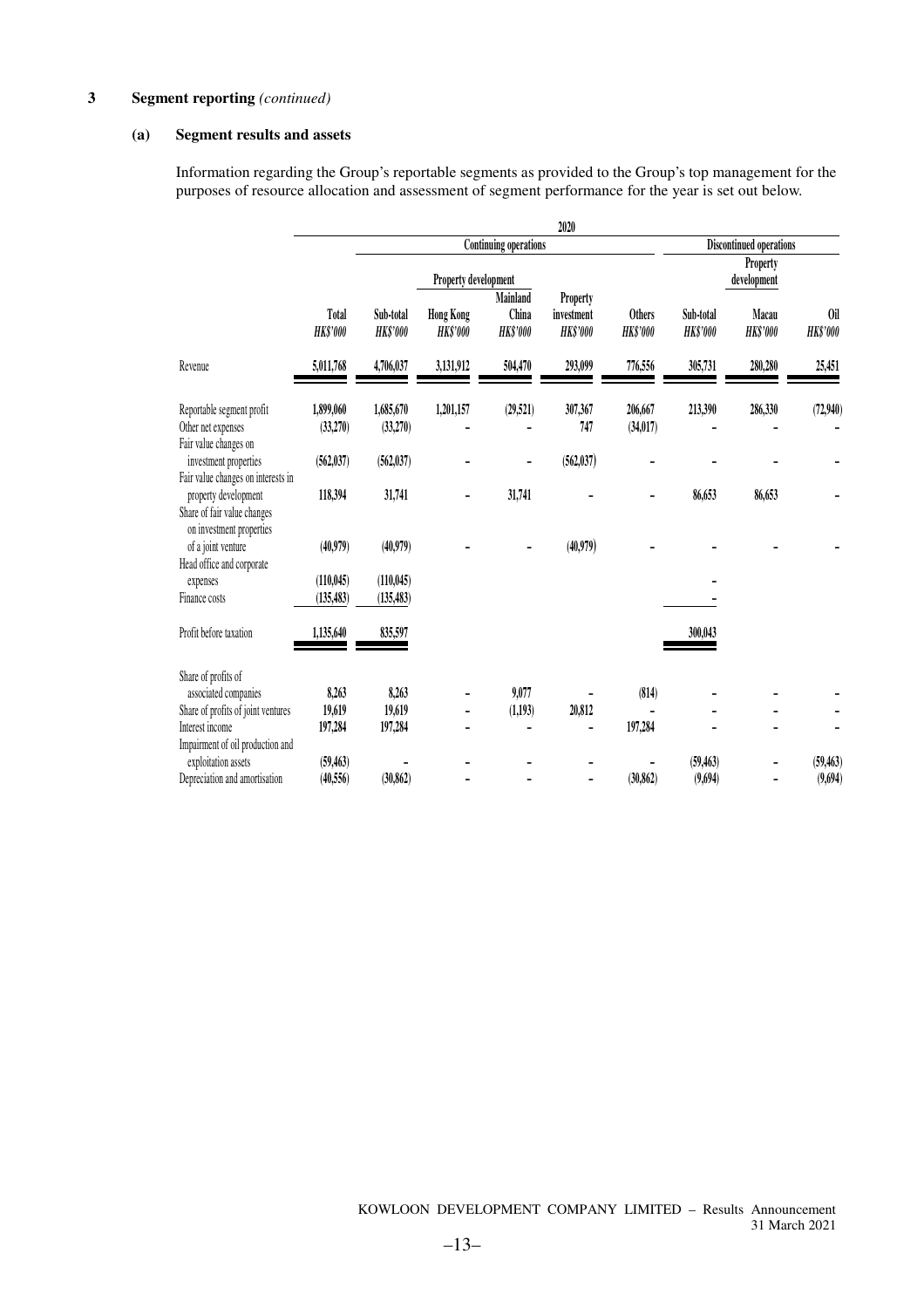.

### **(a) Segment results and assets** *(continued)*

|                                                                                 |                          |                          |                       |                               | 2019                               |                           |                       |                         |                 |
|---------------------------------------------------------------------------------|--------------------------|--------------------------|-----------------------|-------------------------------|------------------------------------|---------------------------|-----------------------|-------------------------|-----------------|
|                                                                                 | Continuing operations    |                          |                       |                               |                                    |                           |                       | Discontinued operations |                 |
|                                                                                 |                          |                          | Property development  |                               |                                    |                           |                       | Property<br>development |                 |
|                                                                                 | Total<br>HK\$'000        | Sub-total<br>HK\$'000    | Hong Kong<br>HK\$'000 | Mainland<br>China<br>HK\$'000 | Property<br>investment<br>HK\$'000 | <b>Others</b><br>HK\$'000 | Sub-total<br>HK\$'000 | Macau<br>HK\$'000       | 0il<br>HK\$'000 |
| Revenue                                                                         | 11,623,523               | 10,837,484               | 8,273,300             | 1,805,499                     | 357,486                            | 401,199                   | 786,039               | 724,500                 | 61,539          |
| Reportable segment profit<br>Other net expenses<br>Fair value changes on        | 4,015,195<br>(348, 896)  | 3,543,601<br>(348, 896)  | 2,930,848             | 60,289<br>(348,979)           | 402,252<br>300                     | 150,212<br>(217)          | 471,594               | 729,053                 | (257, 459)      |
| investment properties<br>Fair value changes on interests in                     | (299, 047)               | (299, 047)               |                       | L,                            | (299, 047)                         |                           |                       |                         |                 |
| property development<br>Share of fair value changes<br>on investment properties | 215,569                  | (36, 736)                |                       | (36, 736)                     |                                    |                           | 252,305               | 252,305                 |                 |
| of a joint venture<br>Head office and corporate                                 | 9,240                    | 9,240                    |                       |                               | 9,240                              |                           |                       |                         |                 |
| expenses<br>Finance costs                                                       | (128, 785)<br>(290, 496) | (128, 785)<br>(290, 496) |                       |                               |                                    |                           |                       |                         |                 |
| Profit before taxation                                                          | 3,172,780                | 2,448,881                |                       |                               |                                    |                           | 723,899               |                         |                 |
| Share of profits of                                                             |                          |                          |                       |                               |                                    |                           |                       |                         |                 |
| associated companies                                                            | 10,203                   | 10,203                   |                       | 8,445                         |                                    | 1,758                     |                       |                         |                 |
| Share of profits of joint ventures                                              | 23,434                   | 23,434                   |                       | (53, 814)                     | 77,248                             |                           |                       |                         |                 |
| Interest income                                                                 | 128,177                  | 128,177                  |                       |                               |                                    | 128,177                   |                       |                         |                 |
| Write down of inventories<br>Impairment of oil production and                   | (348,979)                | (348,979)                |                       | (348,979)                     |                                    |                           |                       |                         |                 |
| exploitation assets                                                             | (231, 573)               |                          |                       |                               |                                    |                           | (231,573)             |                         | (231, 573)      |
| Depreciation and amortisation                                                   | (49, 893)                | (25, 736)                |                       |                               | $\overline{a}$                     | (25, 736)                 | (24, 157)             |                         | (24, 157)       |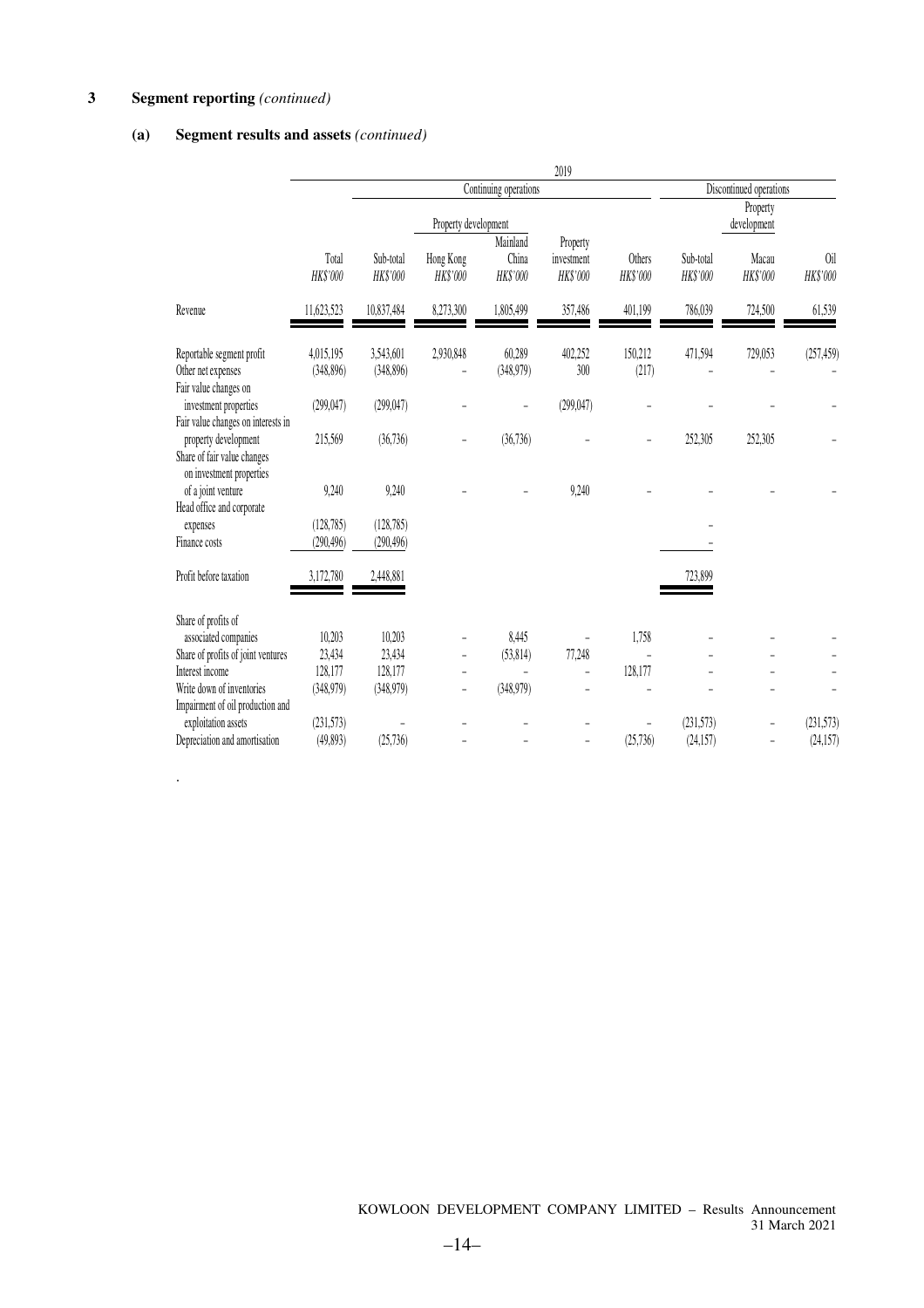### **(a) Segment results and assets** *(continued)*

|                                                                                                                                                           | 2020                                                                |                                     |                                             |                                                  |                                  |  |  |  |  |  |
|-----------------------------------------------------------------------------------------------------------------------------------------------------------|---------------------------------------------------------------------|-------------------------------------|---------------------------------------------|--------------------------------------------------|----------------------------------|--|--|--|--|--|
|                                                                                                                                                           |                                                                     | <b>Property development</b>         |                                             |                                                  |                                  |  |  |  |  |  |
|                                                                                                                                                           | <b>Total</b><br><b>HK\$'000</b>                                     | <b>Hong Kong</b><br><b>HK\$'000</b> | <b>Mainland</b><br>China<br><b>HK\$'000</b> | <b>Property</b><br>investment<br><b>HK\$'000</b> | <b>Others</b><br><b>HK\$'000</b> |  |  |  |  |  |
| Reportable segment assets<br>Deferred tax assets<br>Pledged deposits<br>Cash and bank balances<br>Head office and corporate assets<br><b>Total assets</b> | 32,822,767<br>37,409<br>13,692<br>1,133,841<br>96,768<br>34,104,477 | 6,211,195                           | 14,775,842                                  | 9,884,136                                        | 1,951,594                        |  |  |  |  |  |
| Interest in associated companies<br>Interest in and amounts due<br>from joint ventures                                                                    | 1,527,988<br>2,180,535                                              |                                     | 1,526,447<br>2,180,535                      |                                                  | 1,541                            |  |  |  |  |  |

|                                                                                                                                                    |                                                                      |                              |                               | 2019              |                                    |                 |                    |
|----------------------------------------------------------------------------------------------------------------------------------------------------|----------------------------------------------------------------------|------------------------------|-------------------------------|-------------------|------------------------------------|-----------------|--------------------|
|                                                                                                                                                    |                                                                      |                              | Property development          |                   |                                    |                 |                    |
|                                                                                                                                                    | Total<br>HK\$'000                                                    | Hong Kong<br><b>HK\$'000</b> | Mainland<br>China<br>HK\$'000 | Macau<br>HK\$'000 | Property<br>investment<br>HK\$'000 | 0il<br>HK\$'000 | Others<br>HK\$'000 |
| Reportable segment assets<br>Deferred tax assets<br>Pledged deposits<br>Cash and bank balances<br>Head office and corporate assets<br>Total assets | 48,682,467<br>53,523<br>15,000<br>3,259,366<br>121,236<br>52,131,592 | 7,233,511                    | 15,246,353                    | 12,838,355        | 12,255,615                         | 95,051          | 1,013,582          |
| Interest in associated companies<br>Interest in and amounts due<br>from joint ventures                                                             | 1,506,604<br>4,937,191                                               |                              | 1,504,249<br>3,413,775        |                   | 1,523,416                          |                 | 2,355              |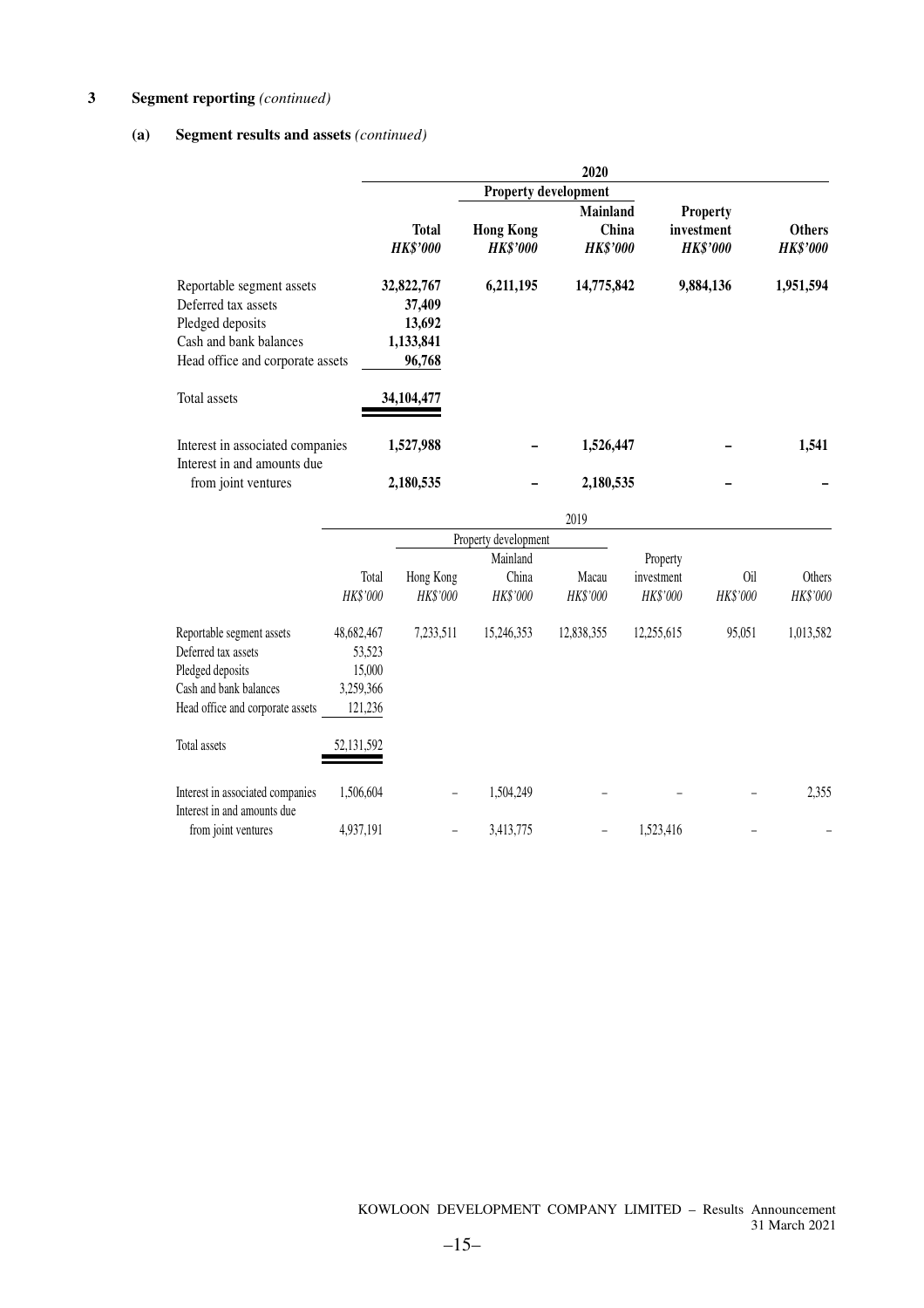#### **(b) Geographic information**

The following table sets out information about the geographical location of (i) the Group's revenue from external customers and (ii) the Group's non-current assets other than financial instruments and deferred tax assets. The geographical location of customers is based on the location at which the services were provided or the goods were delivered. The geographical location of non-current assets is based on the physical location of the asset and, in case of interests in associated companies and joint ventures, the location of operations.

|                               | <b>Revenue</b>  |                 | <b>Non-current assets</b> |              |
|-------------------------------|-----------------|-----------------|---------------------------|--------------|
|                               | 2020            | 2019            | 2020                      | 2019         |
|                               | <b>HK\$'000</b> | <b>HK\$'000</b> | <b>HK\$'000</b>           | HK\$'000     |
| Continuing operations         |                 |                 |                           |              |
| Hong Kong (place of domicile) | 4,056,073       | 8,990,196       | 10,149,229                | 10,925,867   |
| Mainland China                | 544,939         | 1,841,764       | 3,597,570                 | 4,607,280    |
| Others                        | 105,025         | 5,524           |                           |              |
|                               | 4,706,037       | 10,837,484      | 13,746,799                | 15,533,147   |
| Discontinued operations       |                 |                 |                           |              |
| Macau                         | 280,280         | 724,500         |                           | 1,523,416    |
| Kazakhstan                    | 25,451          | 61,539          |                           | 66,706       |
|                               | 305,731         | 786,039         |                           | 1,590,122    |
|                               | 5,011,768       | 11,623,523      | 13,746,799                | 17, 123, 269 |

In addition to the above non-current assets, the Group has interests in property development of HK\$Nil (2019: HK\$10,826,000,000) and HK\$1,811,711,000 (2019: HK\$1,780,030,000) in Macau and Mainland China respectively.

#### **4 Profit before taxation from continuing operations**

Profit before taxation from continuing operations is arrived at after charging/(crediting) the amounts as set out below.

#### **(a) Other net expenses**

.

Other net expenses mainly represent provision for loss allowance of debt securities of HK\$20,045,000 and fair value changes on equity securities and investment fund of HK\$13,972,000 (2019: written down of inventories of HK\$348,979,000).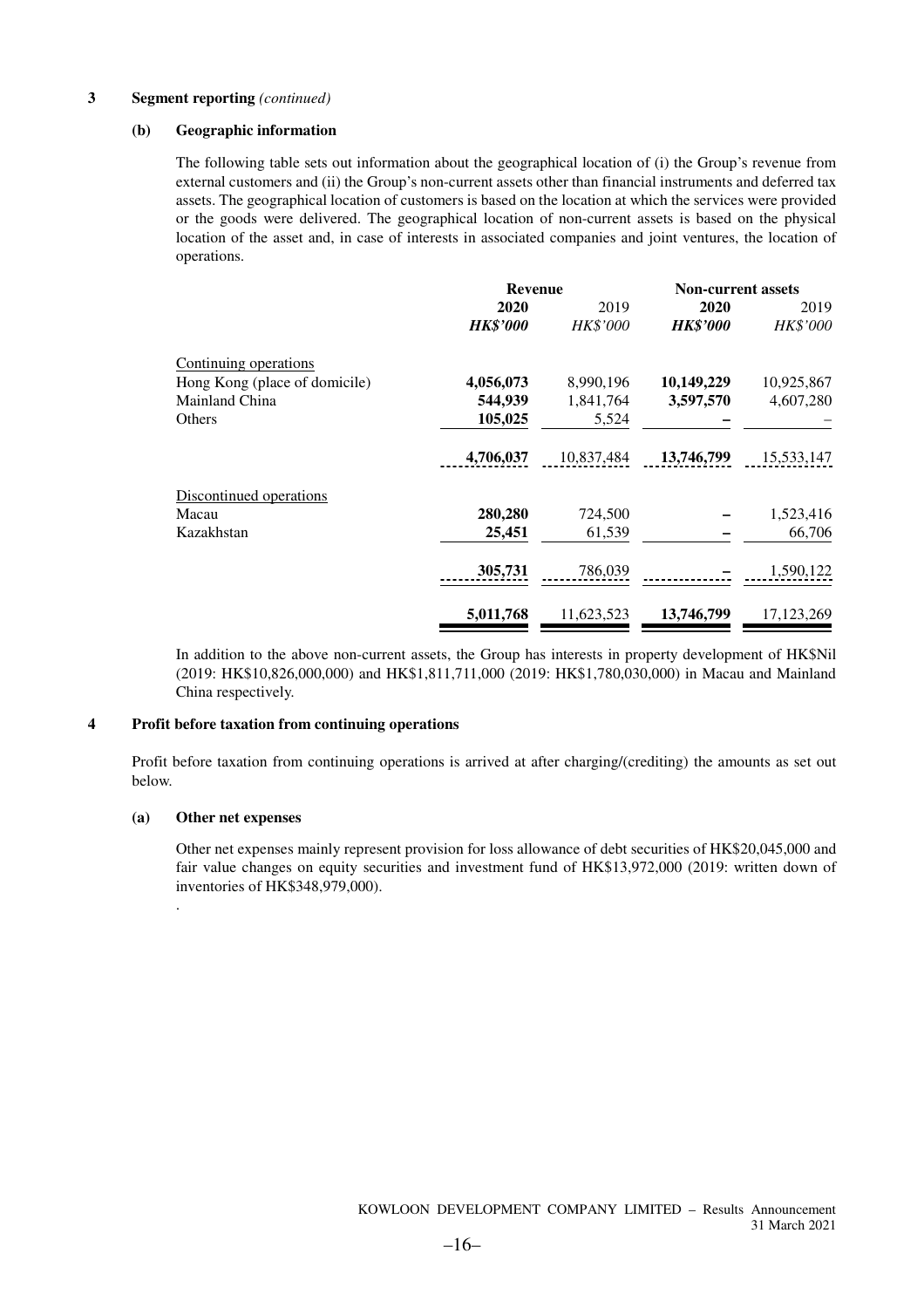#### **4 Profit before taxation from continuing operations** *(continued)*

#### **(b) Finance costs**

|     |                                                                | 2020<br><b>HK\$'000</b> | 2019<br><b>HK\$'000</b> |
|-----|----------------------------------------------------------------|-------------------------|-------------------------|
|     | Interest on bank loans                                         | 314,184                 | 389,415                 |
|     | Interest on loans from related companies                       | 22,409                  | 113,084                 |
|     | Less: Amount capitalised                                       | (201, 110)              | (212,003)               |
|     |                                                                | 135,483                 | 290,496                 |
| (c) | <b>Other items</b>                                             |                         |                         |
|     |                                                                | 2020                    | 2019                    |
|     |                                                                | <b>HK\$'000</b>         | <b>HK\$'000</b>         |
|     | Depreciation and amortisation of property, plant and equipment | 30,862                  | 25,736                  |
|     | Staff costs (Remark)                                           | 623,824                 | 357,274                 |
|     | Total staff costs                                              | 658,633                 | 392,907                 |
|     | Less: Amount capitalised                                       | (34, 809)               | (35, 633)               |
|     |                                                                |                         |                         |

#### Remark:

Selling, marketing and distribution expenses includes HK\$11,352,000 (2019: HK\$14,187,000) relating to staff costs, which amount is also included in the respective total amounts disclosed separately above.

#### **5 Income tax**

Taxation from continuing operations in the consolidated income statement represents:

|                               | 2020<br><b>HK\$'000</b> | 2019<br>HK\$'000 |
|-------------------------------|-------------------------|------------------|
| <b>Current tax</b>            |                         |                  |
| Provision for profits tax     |                         |                  |
| - Hong Kong                   | 257,285                 | 528,485          |
| - Outside Hong Kong           | 4,325                   | 27,349           |
|                               | 261,610                 | 555,834          |
| Land appreciation tax ("LAT") |                         | 15,494           |
| Deferred tax                  | (28, 175)               | (89, 939)        |
|                               | 233,435                 | 481,389          |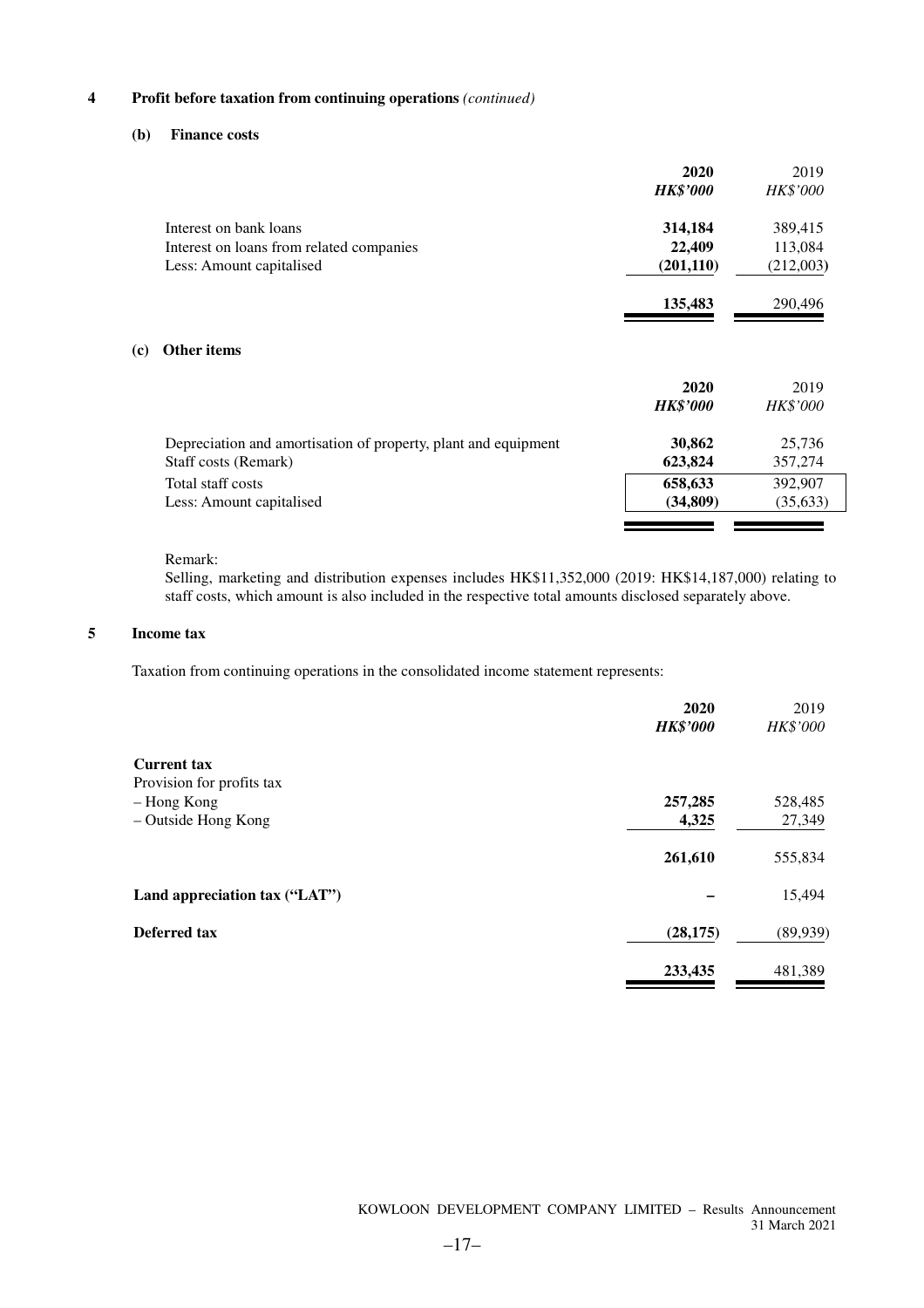#### **5 Income tax** *(continued)*

The provision for Hong Kong Profits Tax is calculated at 16.5% (2019: 16.5%) of the estimated assessable profits for the year.

Tax levied in jurisdictions outside Hong Kong is charged at the appropriate current rates of taxation ruling in relevant jurisdictions.

Under the Provisional Regulations on LAT in Mainland China, all gains arising from the transfer of real estate property in Mainland China are subject to LAT at progressive rates ranging from 30% to 60% on the appreciation of land value, being the proceeds of sale of properties less deductible expenditure including the cost of land use rights, borrowing costs and all property development expenditure.

#### **6 Discontinued operations**

On 19 August 2020, the Board of Directors declared a special dividend that was satisfied by way of distribution in specie of the shares in Polytec Asset Holdings Limited ("PAH") held by the Group to the shareholders of the Company.

Upon completion of the distribution in specie, the Group no longer engages in property development in Macau and oil operation which were solely attributable to PAH. Accordingly, these operations were classified as discontinued operations.

The distribution in specie was completed on 30 October 2020 and the Group's property development in Macau and oil operation ceased thereafter.

The results of discontinued operations are as follows:

|                                                         | 2020            | 2019            |
|---------------------------------------------------------|-----------------|-----------------|
|                                                         | <b>HK\$'000</b> | <b>HK\$'000</b> |
| Revenue                                                 | 305,731         | 786,039         |
| Cost of sales                                           | (21,689)        | (50, 167)       |
| Other revenue                                           | 8,075           | 9,172           |
| Depreciation and amortisation                           | (127)           | (301)           |
| Staff costs                                             | (8,591)         | (12,273)        |
| Selling, marketing and distribution expenses            | (5,688)         | (19,306)        |
| Impairment of oil production and exploitation assets    | (59, 463)       | (231,573)       |
| Other operating expenses                                | (4, 858)        | (9,997)         |
| Fair value changes on interests in property development | 86,653          | 252,305         |
| Profit before taxation                                  | 300,043         | 723,899         |
| Income tax                                              | (4,329)         | (29, 415)       |
| Profit for the year from discontinued operations        | 295,714         | 694,484         |
| Attributable to:                                        |                 |                 |
| Shareholders of the Company                             | 209,336         | 491,625         |
| Non-controlling interests                               | 86,378          | 202,859         |
|                                                         | 295,714         | 694,484         |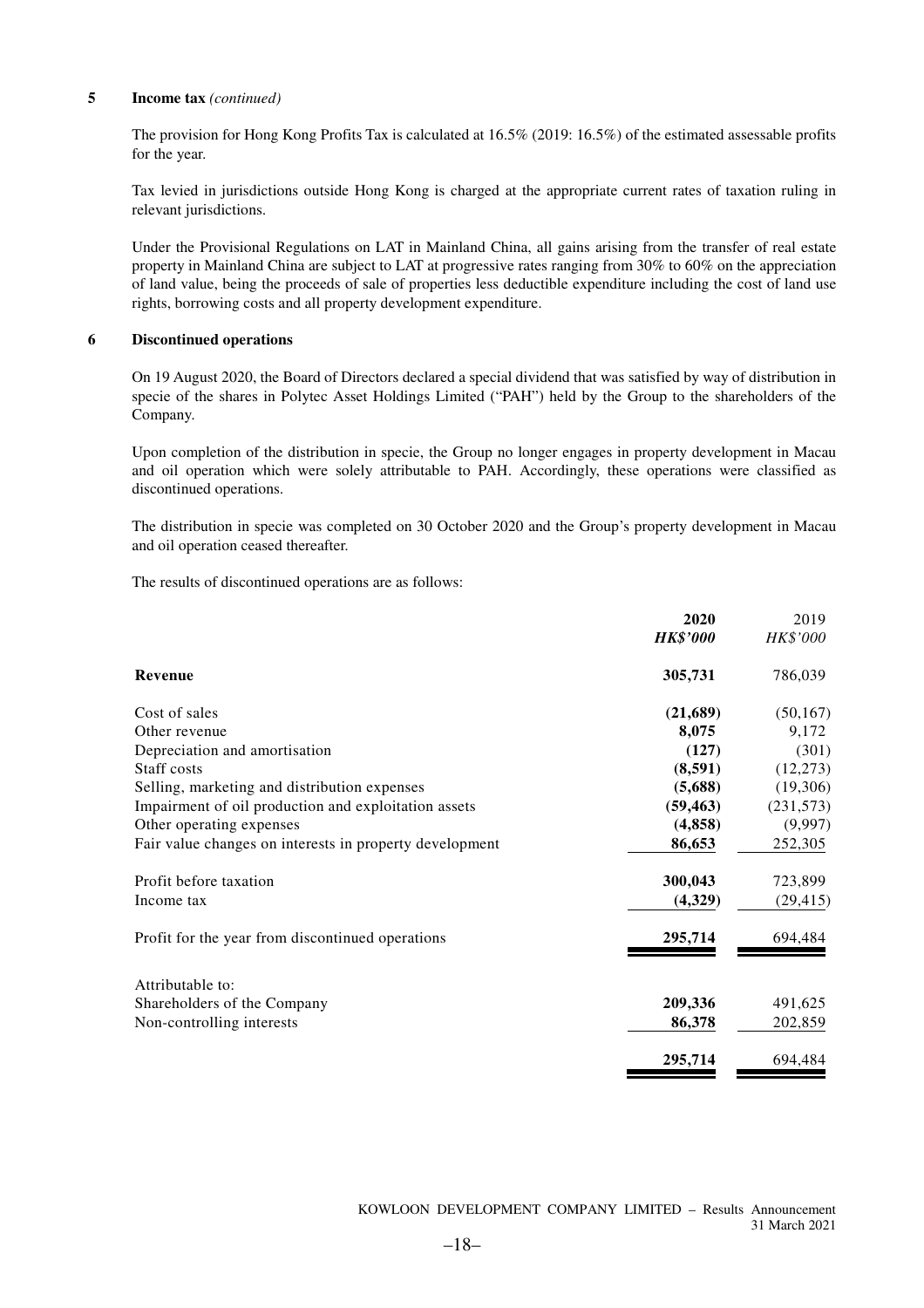#### **7 Earnings per share**

#### **(a) Basic earnings per share**

The calculation of basic earnings per share is based on the profit attributable to shareholders of the Company arising from continuing operations and discontinued operations of HK\$591,532,000 (2019: HK\$1,958,108,000) and HK\$209,336,000 (2019: HK\$491,625,000) respectively and the weighted average number of ordinary shares in issue during the year of 1,176,631,296 (2019: 1,176,631,296).

#### **(b) Diluted earnings per share**

There were no dilutive potential shares in existence during the years ended 31 December 2020 and 2019.

#### **8 Dividends**

| 2020<br><b>HK\$'000</b> | 2019<br><i>HK\$'000</i> |
|-------------------------|-------------------------|
|                         |                         |
|                         |                         |
| 282,392                 | 282,392                 |
|                         |                         |
| 658,914                 | 635,381                 |
| 941,306                 | 917,773                 |
|                         |                         |

Remark:

On 19 August 2020, the Board of Directors declared a special dividend which was satisfied by way of distribution of specie on the basis of 2.67 ordinary shares of PAH for every 1 ordinary share of the Company.

The final dividend declared after the year end has not been recognised as a liability at 31 December.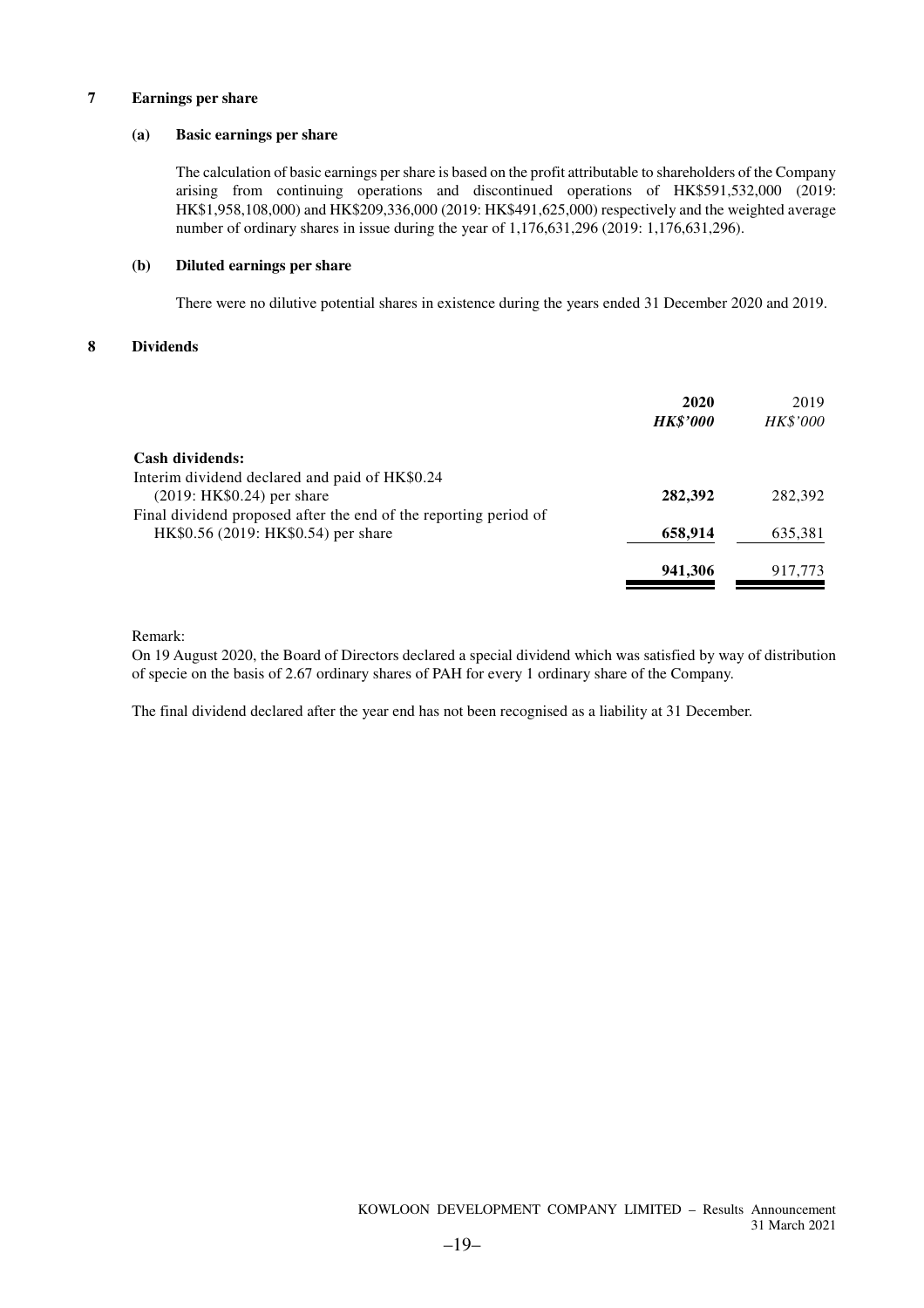#### **9 Interests in property development**

|                                                    | 2020            | 2019       |
|----------------------------------------------------|-----------------|------------|
|                                                    | <b>HK\$'000</b> | HK\$'000   |
| At 1 January                                       | 14,053,523      | 13,837,954 |
| <b>Distributions</b>                               | (280,000)       | (720,000)  |
| Changes in fair value recognised in profit or loss | 398,394         | 935,569    |
| Net changes in fair value                          |                 |            |
| - continuing operations                            | 31,741          | (36, 736)  |
| - discontinued operations                          | 86,653          | 252,305    |
| Distribution in specie                             | (12,360,146)    |            |
| At 31 December                                     | 1,811,771       | 14,053,523 |
| Representing:                                      |                 |            |
| Non-current assets                                 | 1,811,771       | 12,606,030 |
| Current assets                                     |                 | 1,447,493  |
|                                                    | 1,811,771       | 14,053,523 |

Interests in property development represent the Group's interests in the development of a property located in Mainland China (2019: various properties located in Macau and Mainland China) under the co-investment agreement with Polytec Holdings International Limited ("Polytec Holdings") (2019: Polytec Holdings and two of its wholly owned subsidiaries). Pursuant to the terms of the co-investment agreements, the Group will provide funding to cover any shortfall in the funding of the property development project which is subject to an aggregate maximum amount. In return, Polytec Holdings (2019: Polytec Holdings and its two wholly owned subsidiaries) will pay to the Group cash flows from the property development project according to the formulae set out in the co-investment agreement. Details of the funding arrangements and other key terms of the co-investment agreement are disclosed in the Company's Circulars dated 30 October 2013 (2019: 23 May 2006 and 30 October 2013). Interests in property development are stated at fair value at the end of the reporting period.

During the year ended 31 December 2020, pursuant to the co-investment agreements, distributions of HK\$280,000,000 (2019: HK\$720,000,000) were made by one of the Polytec Holdings wholly owned subsidiaries, in relation to the property development project at Lotes T+T1. Income arising from interests in property development recognised in the consolidated income statement from the distributions during the year ended 31 December 2020 amounted to HK\$280,000,000 (2019: HK\$720,000,000).

As at 31 December 2020, interests in property development of HK\$Nil (2019: HK\$1,447,493,000) was expected to be recoverable within one year and was classified as current assets.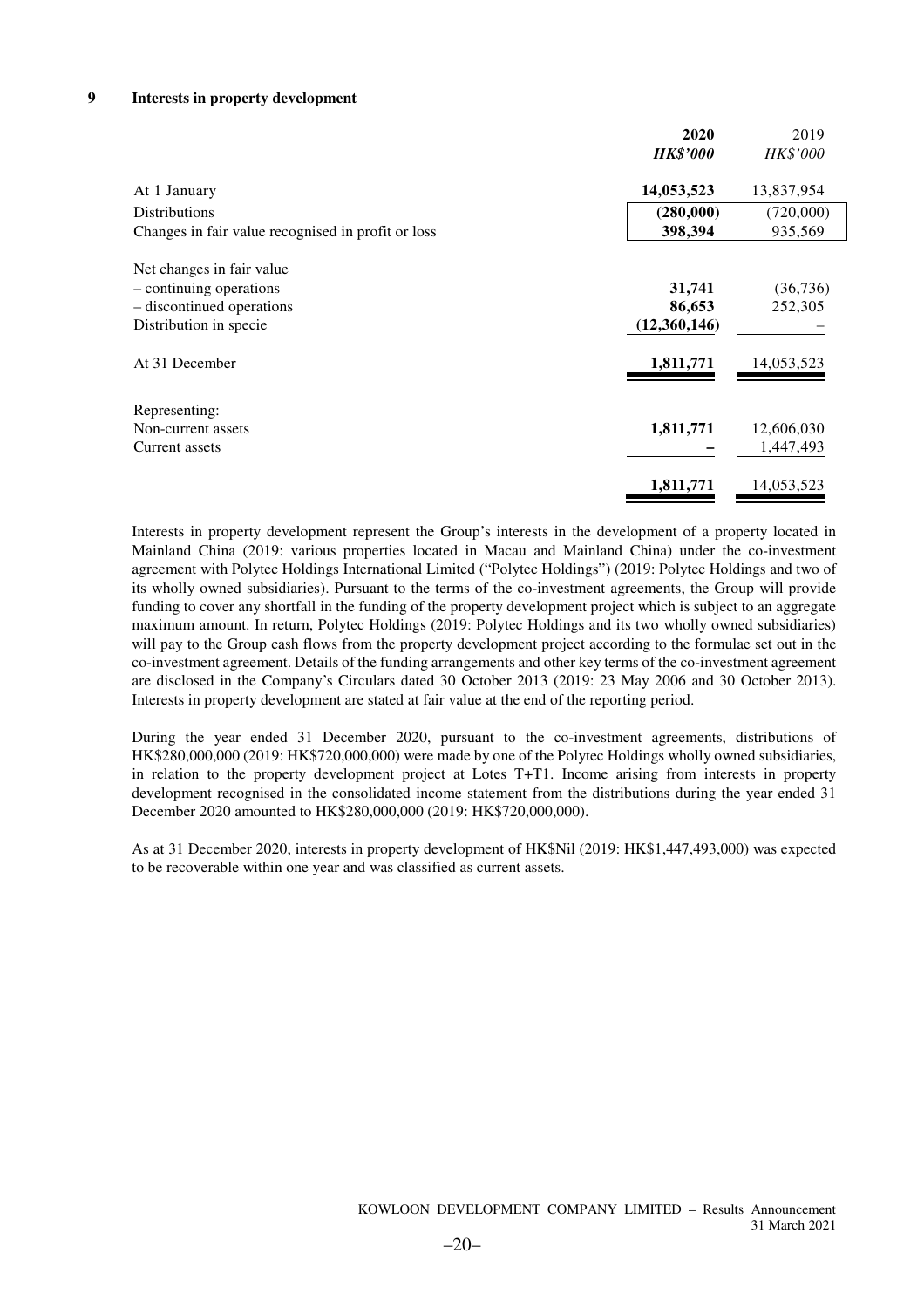#### **10 Trade and other receivables/Loans and advances**

The following is an ageing analysis (based on the due date) of trade receivables and loans and advances (net of loss allowance) at 31 December:

|                                          | 2020            | 2019            |
|------------------------------------------|-----------------|-----------------|
|                                          | <b>HK\$'000</b> | <i>HK\$'000</i> |
| Current                                  | 734,786         | 935,898         |
| Within 3 months                          | 37,076          | 18,845          |
| 3 months to 6 months                     | 5,587           | 3,983           |
| More than 6 months                       | 7,943           | 11,251          |
| Trade receivables and loans and advances | 785,392         | 969,977         |
| Utility and other deposits               | 21,749          | 186,571         |
| Prepaid tax                              | 88,745          | 89,021          |
| Other receivables and prepayments        | 289,406         | 631,124         |
|                                          | 1,185,292       | 1,876,693       |
| Representing:                            |                 |                 |
| Non-current assets                       | 601,644         | 583,171         |
| Current assets                           | 583,648         | 1,293,522       |
|                                          | 1,185,292       | 1,876,693       |

The Group maintains a defined credit policy. An ageing analysis of trade receivables and loans and advance is prepared on a regular basis and is closely monitored to minimise any credit risk associated with receivables and loans and advances.

Included in utility and other deposits as at 31 December 2019 was a deposit of HK\$161,095,000 paid to Polytec Holdings for the proposed acquisition of 60% interest of a wholly owned subsidiary of Polytec Holdings together with the assignment of loans from Polytec Holding. The proposed acquisition was terminated in January 2020 and the deposit was refunded to the Group accordingly.

#### **11 Trade and other payables**

The following is an ageing analysis (based on the due date) of trade payables at 31 December:

|                                                                | 2020            | 2019            |
|----------------------------------------------------------------|-----------------|-----------------|
|                                                                | <b>HK\$'000</b> | <b>HK\$'000</b> |
| Not yet due or on demand                                       | 1,792,205       | 1,736,530       |
| Within 3 months                                                | 1,923           | 3,503           |
| 3 months to 6 months                                           |                 | 107             |
| More than 6 months                                             | 9               | 24              |
| Trade payables                                                 | 1,794,137       | 1,740,164       |
| Rental and other deposits                                      | 72,759          | 78,278          |
| Other payables and accrued expenses                            | 300,661         | 328,268         |
| Contract liabilities – deposits received on sale of properties | 236,085         | 1,912,350       |
|                                                                | 2,403,642       | 4,059,060       |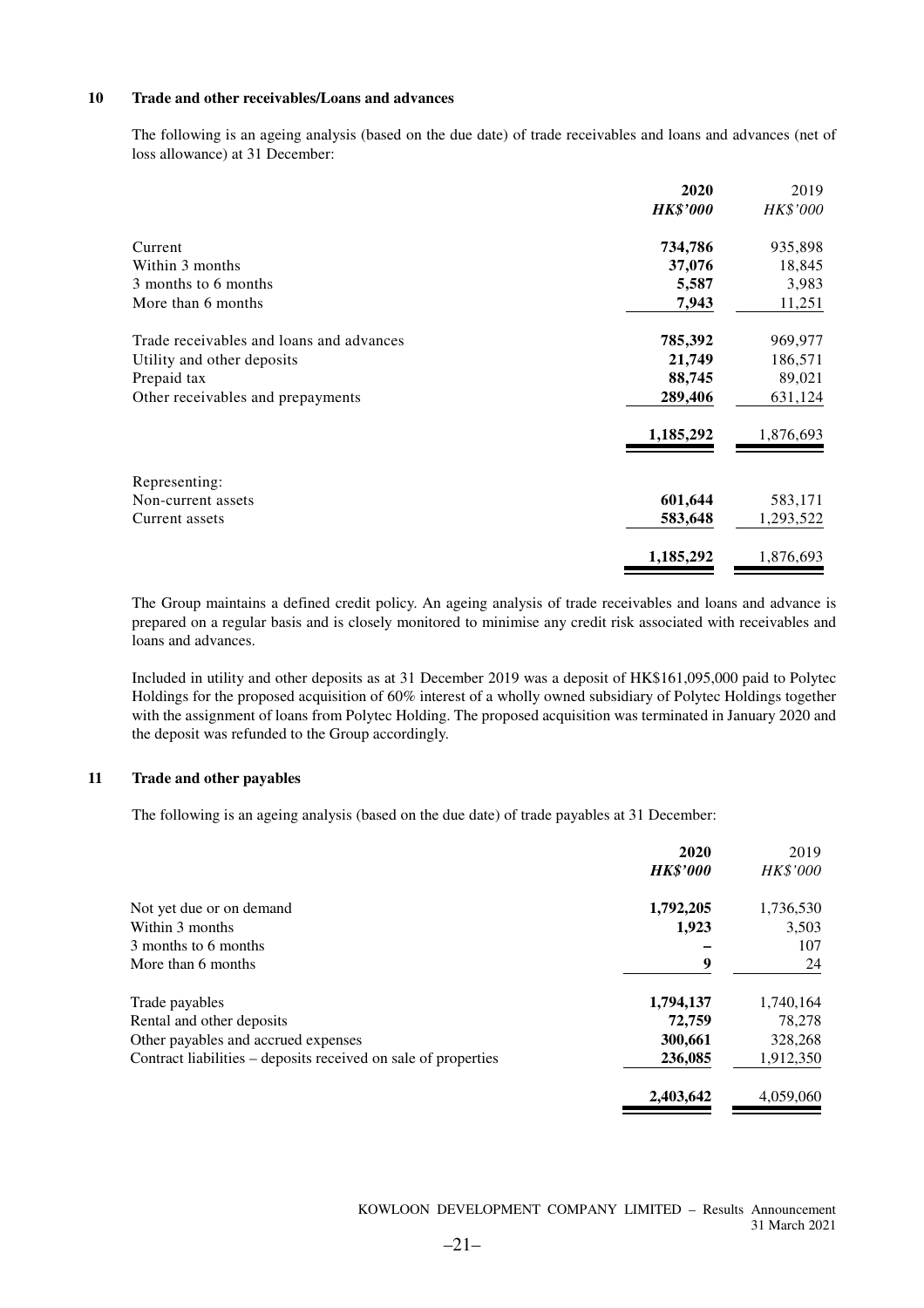### **FINANCIAL REVIEW**

### **Financial resources and bank borrowings**

Total bank borrowings of the Group amounting to HK\$11,875 million as at 31 December 2020 (31 December 2019: HK\$10,960 million), comprising of HK\$5,748 million repayable within one year and HK\$6,127 million repayable after one year. Taking into account of cash and bank balances with an amount of HK\$1,134 million, the Group's net bank borrowings position was HK\$10,741 million as at 31 December 2020. Loan from a related company amounted to HK\$695 million as at 31 December 2020.

The Group's gearing ratio (calculated on the basis of net bank borrowings and loan from a related company less amount due from a related company over equity attributable to shareholders of the Company) was 65.5% as at 31 December 2020 (31 December 2019: 41.3%). The increase was mainly due to the Group distributing all its 70.79% equity interests in Polytec Asset Holdings Limited (Stock Code: 208) through distribution in specie during 2020.

During the year, sales/presales for the property projects in Hong Kong contributed cash inflows of approximately HK\$1,880 million to the Group. Furthermore, the Group recorded approximately HK\$198 million cash inflows mainly from sales/presales of various development projects in Mainland China.

During the year, distribution of HK\$280 million was received from a wholly owned subsidiary of a related company to the Group in relation to the development project at La Marina.

The Group continued to actively engage in the development projects in Hong Kong and Mainland China and expended a total of approximately HK\$1,765 million for construction costs during the year.

All the Group's borrowings are arranged on a floating rate basis. The Group will closely monitor and manage its exposure to interest rate fluctuations and will consider engaging in relevant hedging arrangements when considered appropriate.

With the investments in Mainland China, the Group is exposed to exchange fluctuations in Renminbi ("RMB"). Using revenue and cash generated from the development projects in Mainland China and/or external borrowings in RMB, serves as a natural hedge against the exchange rate risk of RMB.

With the financing facilities in place, recurrent rental income from investment properties, cash inflows from presale/sale of the Group's development projects and the financial support from a related company, the Group has sufficient financial resources to satisfy its commitments and future funding requirements.

### *Capital commitments*

As at 31 December 2020, the Group had commitments mainly in connection with the Group's investment properties amounting to HK\$22 million.

### *Pledge of assets*

As at 31 December 2020, properties having a value of HK\$13,690 million and deposits of HK\$14 million were pledged to banks and insurance companies mainly to secure banking facilities extended to the Group.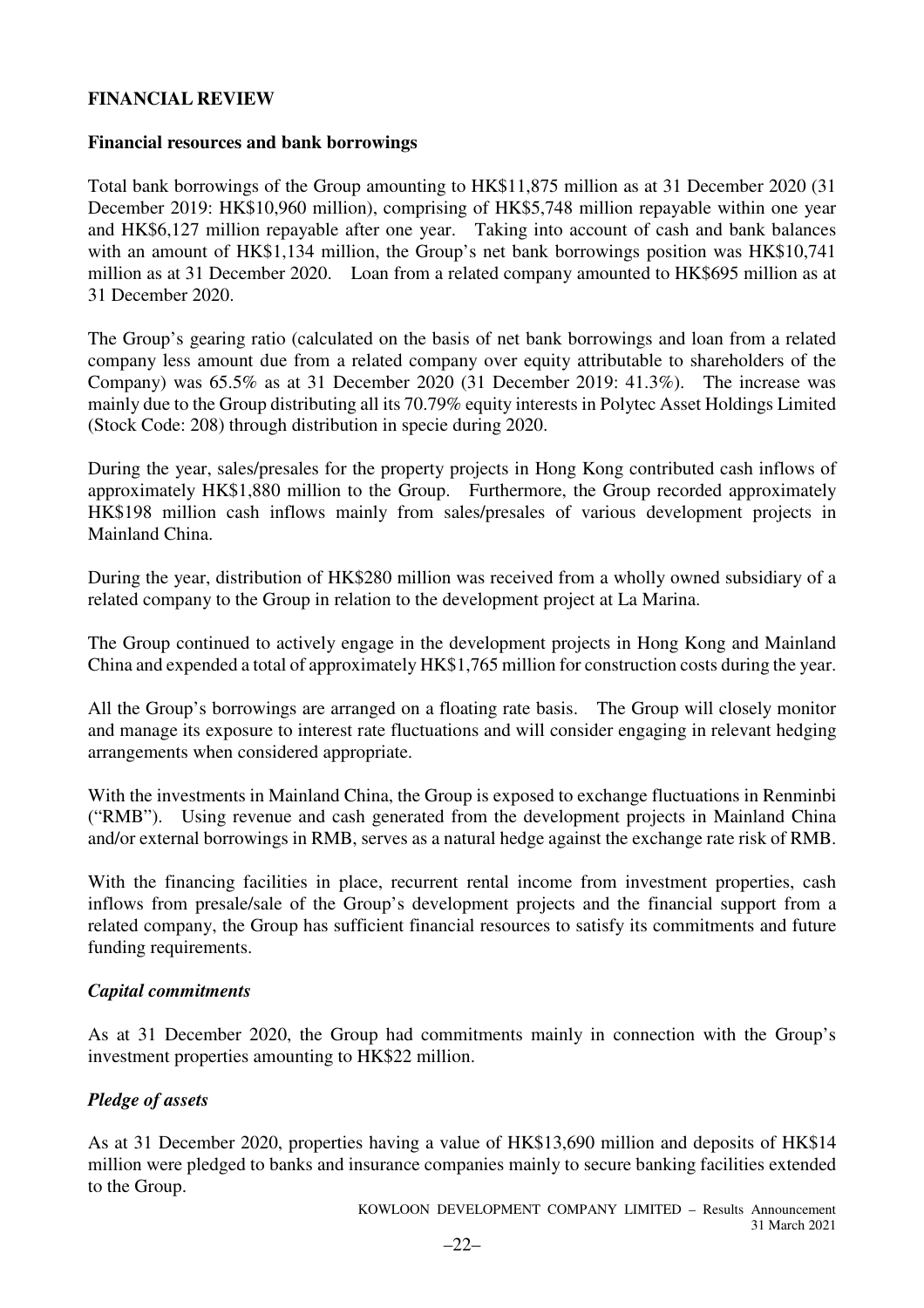### *Contingent liabilities*

As at 31 December 2020, the Group had given guarantees to financial institutions in respect of performance bonds entered into by a subsidiary to the extent of HK\$26 million.

### **HUMAN RESOURCES**

As at 31 December 2020, since Polytec Asset was no longer a subsidiary of the Company, the total headcount of the Group decreased to 2,906 employees (2019: 3,062 employees), of which 2,782 were Hong Kong staff and 124 were Mainland China staff. As the first full year of the staff costs of Easy Living Consultant Limited, which became a subsidiary of the Company in August 2019, was booked by the Group in 2020, the total staff costs increased to HK\$670 million (2019: HK\$410 million). Salary levels of employees are competitive. Discretionary bonuses are granted based on the performance of the Group as well as the performance of individuals to attract, motivate and retain talented people.

The Group believes that the quality of its human resources is critical for it to maintain a strong competitive edge. The Group has conducted a range of training programmes through various institutions to strengthen employees' all-round skills and knowledge, aiming to well equip them to cope with its development in the ever-changing economy.

In addition, the Group established a recreation club and conducted a Christmas lucky draw for employees during the year to promote team spirit and loyalty and encourage communication among departments.

### **OTHER INFORMATION**

### *Review by Audit Committee*

The Audit Committee of the Company has reviewed and discussed with the Group's independent auditor, KPMG, Certified Public Accountants, the consolidated financial statements of the Group for the year ended 31 December 2020 including critical accounting policies and practices adopted by the Group.

### *Scope of Work of KPMG*

The financial figures in respect of the Group's consolidated statement of financial position, consolidated income statement and consolidated statement of comprehensive income, and the related notes thereto for the year ended 31 December 2020 as set out in the announcement have been compared by the Group's auditor, KPMG, Certified Public Accountants, to the amounts set out in the Group's consolidated financial statements for the year ended 31 December 2020 and the amounts were found to be in agreement. The work performed by KPMG in this respect did not constitute an audit, review or other assurance engagement in accordance with Hong Kong Standards on Auditing, Hong Kong Standards on Review Engagements or Hong Kong Standards on Assurance Engagements issued by the Hong Kong Institute of Certified Public Accountants and consequently no assurance has been expressed by the auditor.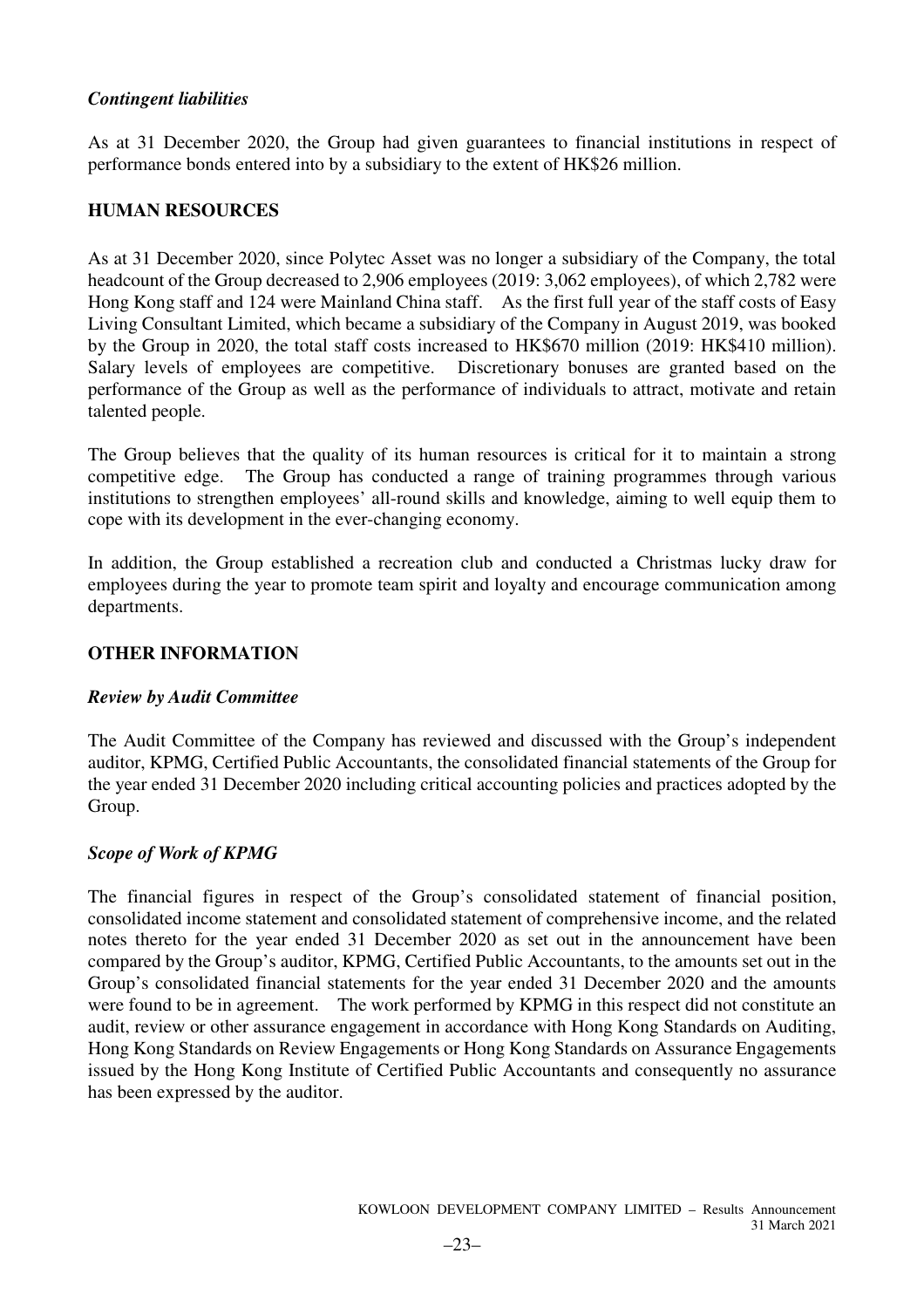### *Compliance with the Corporate Governance Code*

Throughout the year, the Company has complied with all code provisions set out in the Corporate Governance Code contained in Appendix 14 to the Rules Governing the Listing of Securities on The Stock Exchange of Hong Kong Limited (the "Listing Rules"), with the exception of Code Provision A.2.1 as explained below:

### Code Provision A.2.1

Mr Or Wai Sheun has performed the combined role as the chairman of the Board and the chief executive taking charge of the overall operations of the Group. This combining of the roles enables the Company to make prompt and effective decisions. The corporate governance principles of the Company emphasise the importance of a quality Board and accountability to shareholders. In ensuring proper ethical and responsible decision making, the Board has established a series of mechanisms for formal review of particular aspects of the Company's affairs. Important decisions, including those which may be expected to affect the long-term shareholder interests, are made by the Board and applicable Board committees.

### *Purchase, Sale or Redemption of the Company's Listed Securities*

Neither the Company nor any of its subsidiaries has purchased, sold or redeemed any listed securities of the Company during the year ended 31 December 2020.

### *2021 AGM*

The 2021 AGM of the Company will be held on Wednesday, 2 June 2021. The Notice of the 2021 AGM will be published and dispatched in due course.

### *Closure of Register of Members*

For the purpose of determining shareholders' eligibility to attend and vote at the 2021 AGM, the Register of Members of the Company will be closed from Friday, 28 May 2021 to Wednesday, 2 June 2021, both dates inclusive. During the aforementioned period, no transfer of shares will be registered. In order to be eligible to attend and vote at the 2021 AGM, all transfer forms accompanied by the relevant share certificates must be lodged with the Company's share registrar, Computershare Hong Kong Investor Services Limited, at Rooms 1712-1716, 17th Floor, Hopewell Centre, 183 Queen's Road East, Wanchai, Hong Kong for registration not later than 4:30 pm (Hong Kong time) on Thursday, 27 May 2021.

For the purpose of determining shareholders' entitlement to the proposed final dividend, the Register of Members of the Company will be closed from Wednesday, 9 June 2021 to Thursday, 10 June 2021, both dates inclusive. During the aforementioned period, no transfer of shares will be registered. In order to qualify for the proposed final dividend, all transfer forms accompanied by the relevant share certificates must be lodged with the Company's share registrar, Computershare Hong Kong Investor Services Limited, at the abovementioned address for registration not later than 4:30 pm (Hong Kong time) on Tuesday, 8 June 2021.